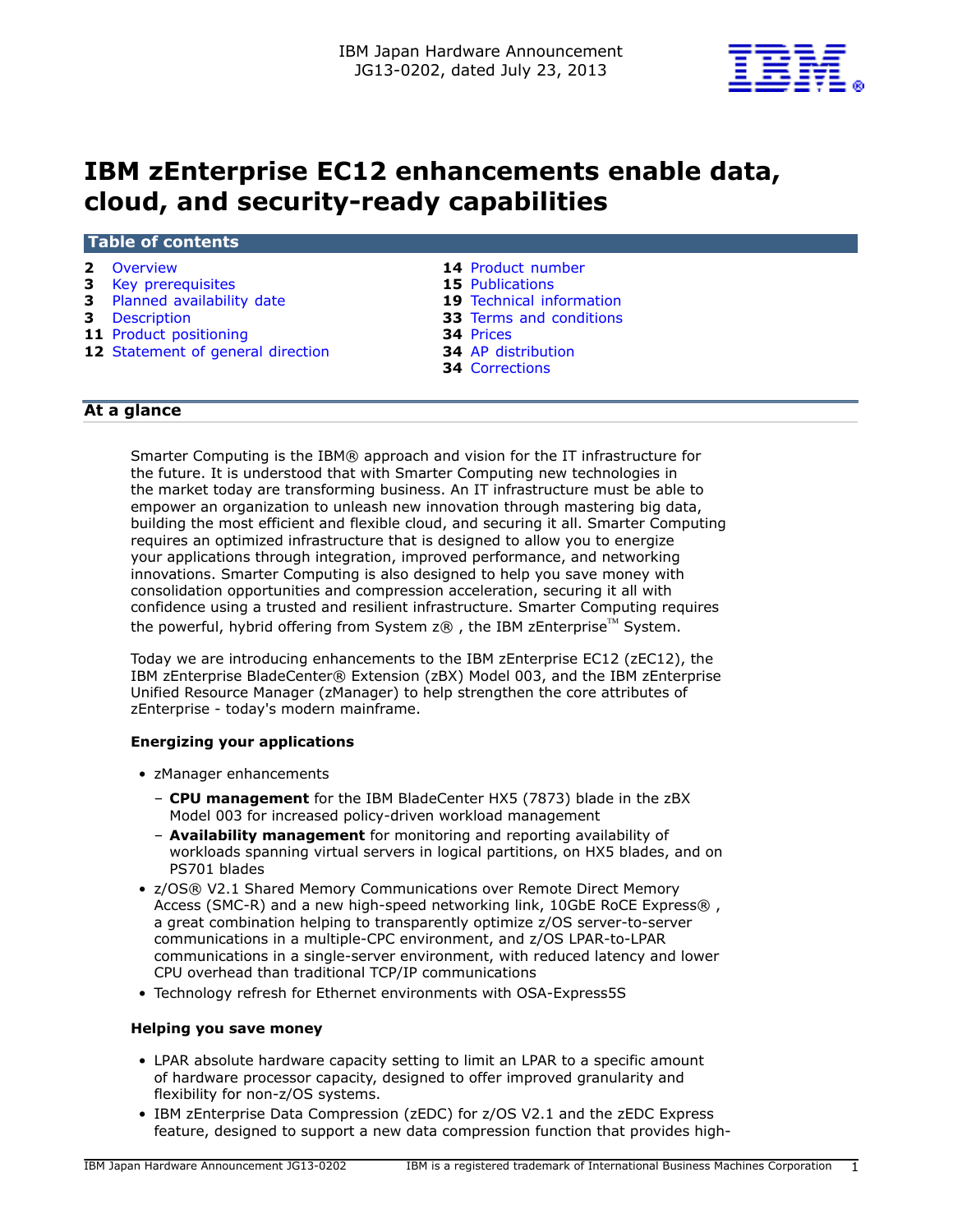performance, low-latency compression without significant CPU overhead. Refer to the [Planned availability date](#page-2-1) section.

- Increased number of subchannels per FICON® port; now up to 24k from 16k to support more base and alias devices.
- Coupling Thin Interrupts to help improve the efficiency of environments where shared engines are used as Coupling Facilities.

#### **Securing it all**

- Extended cryptographic algorithms for IBM Enterprise Public-Key Cryptography Standards (PKCS) #11 (EP11) to support higher-quality digital signatures
- New Trusted Key Entry (TKE) workstation with a setup wizard for simplification of startup TKE tasks and a full-function migration wizard for the quick and accurate deployment of Crypto Express4S features configured as EP11 coprocessors
- EAL5+ Common Criteria certification for the zEC12

#### <span id="page-1-0"></span>**Overview**

Organizations around the world are recognizing the increasing role that technology plays in driving change as they shift investments from infrastructure maintenance toward new projects that drive business innovation. The explosive growth of new mobile devices, big data, cloud, and social media represents a clear opportunity to reshape business models, create competitive advantage, and help to deliver significant business value. In order to capitalize on these emerging opportunities, we recognize there is a need to respond with increased agility to deliver new services, while addressing cost, complexity, and risk. This requires an optimized infrastructure that is integrated, flexible, and secure.

The IBM zEnterprise System is a modern mainframe that is uniquely suited to deliver industry-leading innovation and value. It allows your organization to exploit new technologies to help improve efficiency and speed time-to-market. It is designed to unlock the power of big data with the integration of business intelligence and transactional processing to help deliver competitive advantages through actionable insights gained from real-time analytics. Advanced virtualization features like multisystem virtualization and Live Guest Relocation with System z , z/VM® , and Linux $T<sup>M</sup>$  on System z help to provide an efficient infrastructure for deploying private clouds for workloads that scale both horizontally and vertically at a low total cost of ownership. And, with its high level of security, you can put your trust in the IBM zEnterprise System to protect your most valuable information, helping to reduce organizational and reputational risk.

Today we are announcing enhancements to the zEnterprise EC12. Compression acceleration is now available for SMF log data using the zEDC Express feature, which offers fast, policy-based compression when used with the zEnterprise Data Compression (zEDC) feature for z/OS V2.1. There is a technology refresh for the Ethernet environment with the introduction of OSA-Express5S. And, in support of a new z/OS server-to-server communications capability, we are introducing the 10GbE RoCE Express feature, which is designed to deliver reduced latency and lower CPU overhead compared to traditional TCP/IP communications.

Security and availability are cornerstones of System z servers, which offer unmatched resiliency and availability. We are enhancing Public Key Cryptography Standards for digital signatures with additional cryptographic algorithms and introducing the Trusted Key Entry 7.3 level of Licensed Internal Code (LIC) with migration wizard updates to help simplify initialization functions. We are also announcing a new exploiter for Flash Express , the Coupling Facility, for improved resilience for MQ shared queues. Coupling Thin Interrupts is designed to improve service times for shared engine Coupling Facilities, and to help improve the response time for asynchronous CF operations.

In support of our commitment to the hybrid computing environment, we are announcing enhancements to the zBX Model 003 and zManager, which were communicated on August 28, 2012. Businesses with a zBX Model 003 are now able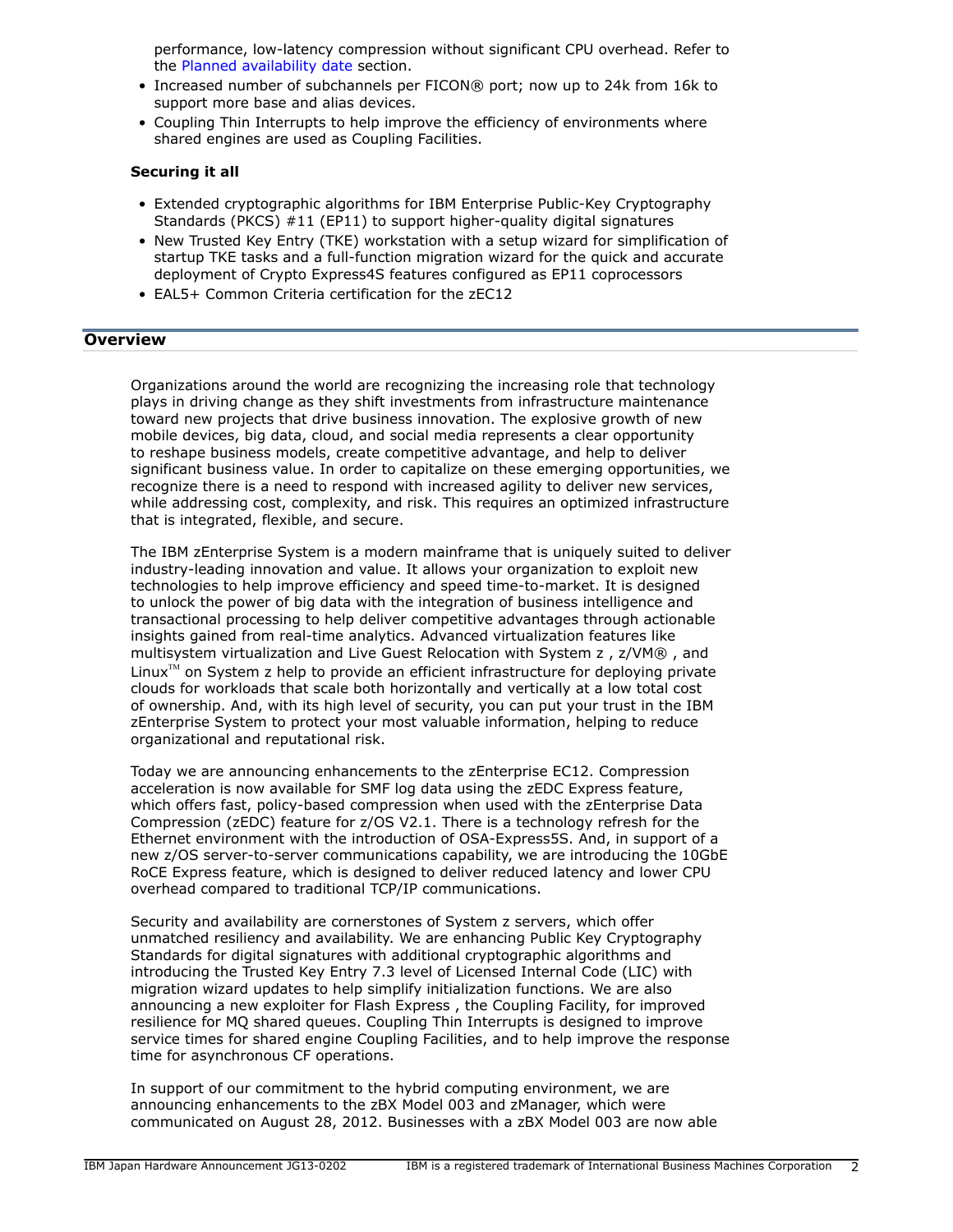to support performance policy management of service levels for System x® blades. A new zManager management area, Ensemble Availability Management, is designed to offer alert and notification capability for blade virtual servers to help promote continuous operations.

# <span id="page-2-0"></span>**Key prerequisites**

Refer to the [Hardware requirements](#page-21-0) and [Software requirements](#page-22-0) sections of this announcement.

# <span id="page-2-1"></span>**Planned availability date**

September 20, 2013

- Features and functions for the zEC12
- Common Cryptographic Architecture (CCA) enhancements on zEC12
- TKE 7.3 LIC (#0872) on zEC12, IBM zEnterprise 196 (z196), and IBM zEnterprise 114 (z114)
- Hardware Management Console (#0092) on zEC12 and zBX Model 003

# September 30, 2013

• IBM zEnterprise Data Compression (zEDC) for z/OS V2.1 for SMF log data

October 31, 2013

- MES features for zEC12 Models H20, H43, H66, H89, and HA1
	- zEDC Express (#0420)
	- 10GbE RoCE Express (#0411)
	- OSA-Express5S (#0413, #0414, #0415, #0416, #0417)

# Fourth quarter 2013

- CCA enhancements on z196 and z114
- GDPS® automated multisite recovery for zBX

# <span id="page-2-2"></span>**Description**

The zEnterprise System remains a perfect fit for Smarter Computing - a premier solution for centrally managing your data and enterprise cloud environments as well as continuing to provide you a platform for large-scale consolidation and growth.

Today's announcements for the zEC12 are designed to provide:

- Capacity limit enforcement with an LPAR enhancement
- Support for 2 GB pages for middleware performance improvements
- Enhanced CPU and availability management for zManager environments
- GDPS automated multisite recovery for zBX
- Continued support to help rapidly address service disruptions with IBM System z Advanced Workload Analysis Reporter (IBM zAware)
- Compression acceleration with the zEDC Express feature
- Reduced latency and lower CPU overhead with the 10GbE RoCE Express feature
- Enhanced cryptographic support of the Common Cryptographic Architecture and the IBM zEnterprise Public-Key Cryptography Standards
- Enhanced Trusted Key Entry workstation support with new functions for ease of use and continued industry compliance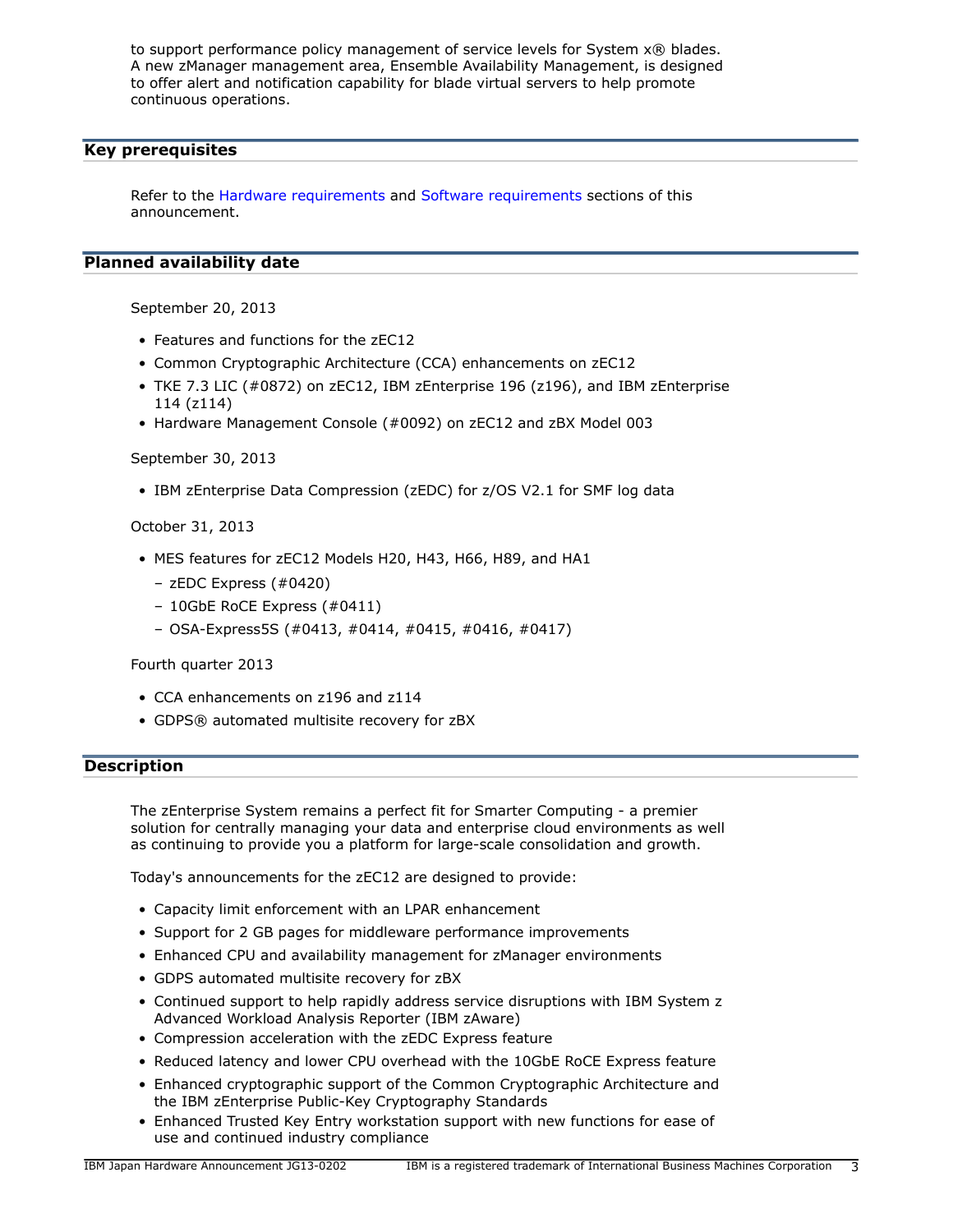• Improved resilience and performance for coupling environments with a new level of Coupling Facility Control Code (Level 19) for exploitation of Coupling Thin **Interrupts** 

To wrap it all up, the IBM zEnterprise EC12 has received Common Criteria certification at EAL5+.

#### **LPAR enhancement to provide physical capacity limit enforcement**

Processor Resource/Systems Manager $T^M$  (PR/SM $T^M$ ) and the Hardware Management Console tool have been enhanced to support an option to limit the amount of physical processor capacity consumed by an individual logical partition (LPAR) when a processor unit (PU) is defined as a general purpose processor (CP) or an Integrated Facility for Linux (IFL) shared across a set of LPARs.

This enhancement is designed to provide a physical capacity limit enforced as an absolute (versus relative) limit; it is not affected by changes to the logical or physical configuration of the system. This physical capacity limit can be specified in units of CPs or IFLs. The "Change LPAR Controls" and "Customize Activation Profiles" tasks on the Hardware Management Console have been enhanced in support of this new function. Refer to the [Publications](#page-14-0) section for the document *Hardware Management Console Web Services API (Version 2.12.1),* SC27-2626 . Refer to the [Hardware requirements](#page-21-0) and [Software requirements](#page-22-0) sections.

# **Support of 2 GB pages for middleware performance improvements**

zEC12, zBC12, and z/OS 2 GB page support is designed to reduce memory management overhead and improve overall system performance by enabling middleware to use 2 GB pages. These improvements are expected due to improved effective translation lookaside buffer (TLB) coverage and a reduction in the number of steps the system must perform to translate a 2 GB page virtual address.

Exploitation is provided for the IBM 31-bit SDK for  $z/OS$ , Java<sup>TM</sup> Technology Edition, V7.0.0 (5655-W43) and SDK7 IBM 64-bit SDK for z/OS , Java Technology Edition, V7.0.0 (5655-W44). Also, along with this support, z/OS is designed to make the pageable link pack area (PLPA) and common page data sets optional, used only for quick and warm start IPLs. For z/OS support refer to the [Software requirements](#page-22-0) section.

# **IBM zEnterprise Unified Resource Manager (zManager) enhancements**

#### **Enhancements to the Automate/Advanced Management Firmware Suite (#0020)**

• **CPU management:** Ability to manage resource optimization through userdefined workload policies

Automatic virtual CPU capacity adjustments in accordance to user-defined workload policies are allowed across virtual servers running in the IBM BladeCenter HX5 (machine type 7873) blade in the zBX Model 003. This enhanced function was previously available for the IBM BladeCenter PS701 blades in the zBX Model 003 (machine type 2458).

• **Availability management:** Ability to create user-defined availability policies for availability management of virtual servers, along with monitoring and reporting functions to help ensure virtual servers are executing in line with the defined policies

This enhanced function is available for virtual servers (logical partitions), HX5 blades, and PS701 blades in the zBX Model 003.

These enhancements to the Automate/Advanced Management Firmware Suite (#0020) are exclusive to the zEC12 and zBC12 servers. The latest driver is required. Refer to the [Hardware requirements](#page-21-0) section.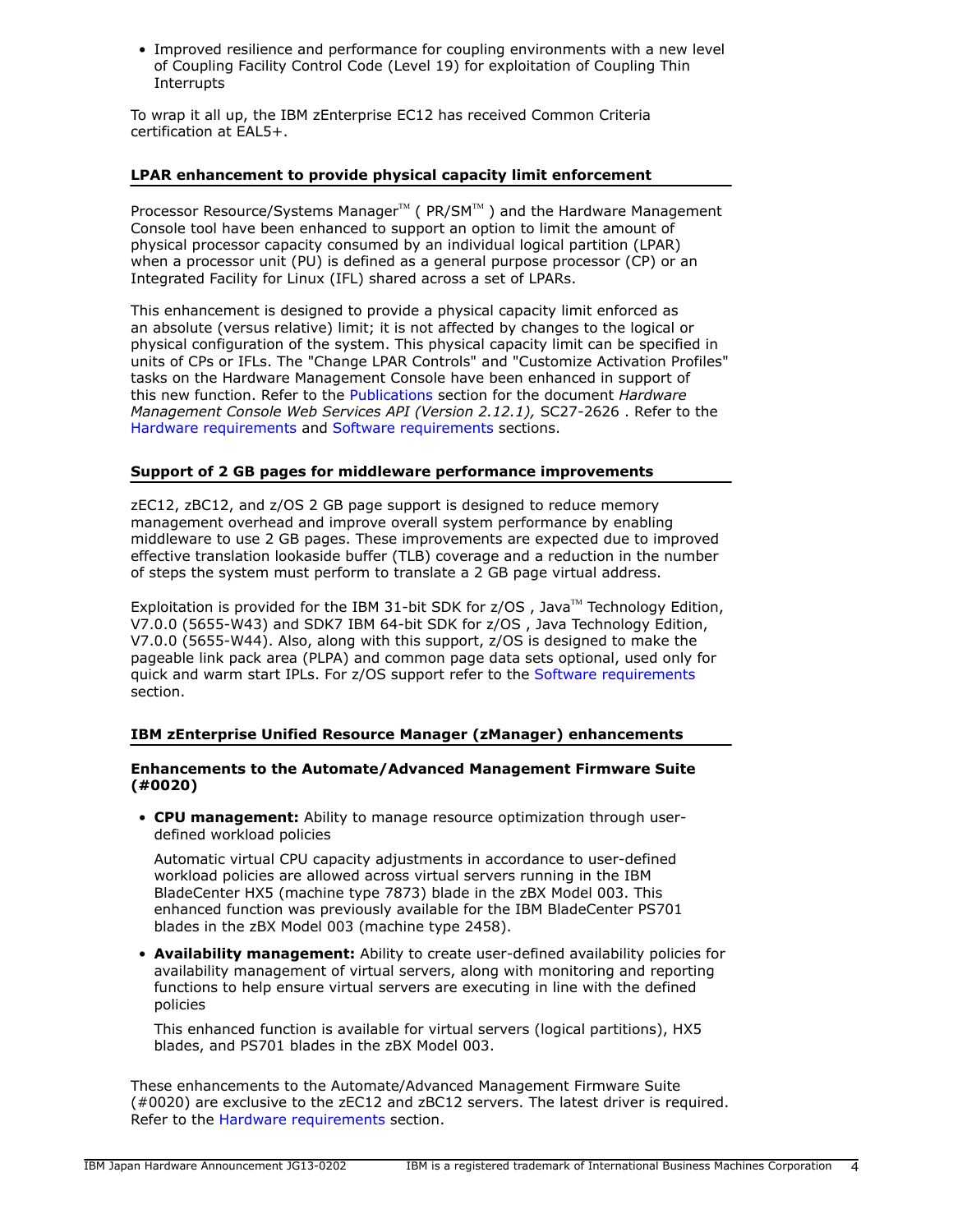Updated hypervisor levels for PS701 ( $PowerVM^M$ ) and HX5 (KVM-based) blades in the zBX Model 003 are implemented, along with additional Microsoft<sup>™</sup> Windows<sup>™</sup> and Linux Guest Operating Systems on HX5 blades in the zBX Model 003.

For details on hypervisor levels and supported operating systems on the zBX Model 003, refer to

#### [http://www.ibm.com/systems/z/hardware/zenterprise/zbx\\_specs.html](http://www.ibm.com/systems/z/hardware/zenterprise/zbx_specs.html)

**Extending zBX connectivity options to Layer-2:** Customer experience with the IBM zEnterprise BladeCenter Extension (zBX) has led IBM to depart from its original requirement to exclusively support Layer-3 connectivity between the external data network and the intraensemble data network (IEDN) top-of-rack (TOR) switches in the zBX. A Redpaper is now available, illustrating a set of pre-tested configuration examples in support of both Layer-2 and Layer-3 connectivity. The Redpaper, *IBM zEnterprise BladeCenter Extension: Network Connectivity Options* (REDP-5036), includes a description of limitations and trade-offs when deploying Layer-2 versus Layer-3 connectivity.

The Redpaper can be accessed at the following website

#### <http://www.redbooks.ibm.com/>

**zManager, z/VM V6.3, and OpenStack:** IBM zEnterprise Unified Resource Manager (zManager) is designed to provide systems management capabilities across the multi-architecture environment of zEnterprise . Many of you are planning to exploit these system management capabilities to deploy a framework for a heterogeneous cloud environment, thereby providing an effective means to help deliver IT services. To accelerate the delivery of its cloud offerings, IBM recently announced plans to base all of its cloud services and software on open architecture and standards, including OpenStack.

OpenStack is an infrastructure as a service (IaaS) cloud computing open source project. IBM joined the project in 2012 and in support of System z is making contributions to the OpenStack project that are designed to enable z/VM V6.3 to be the first System z operating environment that can be managed with these open cloud architecture-based interfaces.

The management of z/VM environments in zManager is now stabilized as part of the evolution of the IBM cloud strategy and adoption of OpenStack. Accordingly, zManager does not provide systems management support for z/VM V6.3. However, zManager will continue to play a distinct and significant role in the management of virtualized environments created by zEnterprise integrated firmware hypervisors - PR/SM , PowerVM , and x hypervisor based on Kernel-based Virtual Machine (KVM).

Looking ahead, IBM will continue to enable OpenStack to provide heterogeneous systems management across zEnterprise , z/VM , and distributed platforms, which in turn can be exploited by subsequent IBM SmartCloud $M$  offerings. These offerings are designed to provide you enablement for enterprise-wide cloud deployments and greater flexibility by removing the need to develop specific interfaces for different cloud services.

#### **GDPS automated multisite recovery for zBX**

GDPS products currently support the start, stop, and switching of applications executing on virtual servers in a zBX; however, this requires that the target virtual servers be active. For example, when a planned site switch from site 1 to site 2 is performed, GDPS will stop the applications executing on virtual servers in a site 1 zBX, reverse disk replication and online the disk to the target active virtual servers in site 2 zBX, and start the workloads on the target virtual servers. With this announcement, GDPS/PPRC will exploit zManager APIs and no longer require the target virtual servers be active. For example, when a planned site switch from site 1 to site 2 is performed, GDPS will stop the applications executing on virtual servers in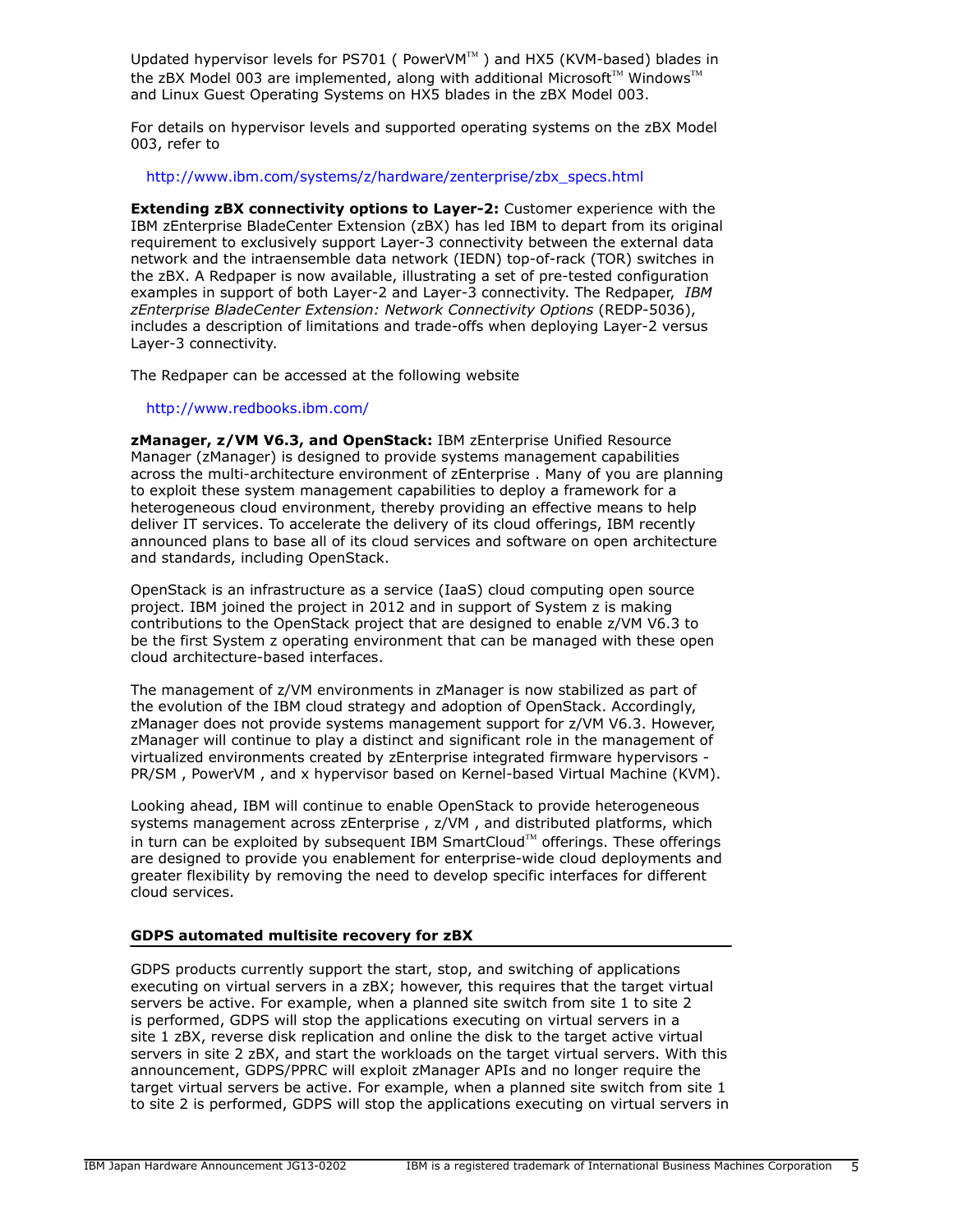a site 1 zBX, deactivate the virtual servers in site 1, reverse disk replication, activate the target virtual servers in site 2 zBX, and start the workloads.

GDPS/PPRC is designed to provide a metro distance continuous availability/disaster recover capability. For greater system resiliency GDPS/PPRC is adding failover support for zManager, or Hardware Management Console (HMC). If the primary HMC becomes unreachable from the GDPS/PPRC controlling system then GDPS will communicate with the alternate HMC to request that it takes over as the primary. After the alternate HMC assumes the primary role, GDPS will begin communicating with it. GDPS/PPRC supports starting and stopping zBX virtual servers that boot from IBM System Storage® DS8000® series.

This is designed to extend GDPS/PPRC continuous availability and disaster recover capabilities to virtual servers in a zBX for planned and unplanned outages. The planned availability is fourth quarter 2013 with GDPS/PPRC v3.10 SPE.

# **IBM zAware enhancement**

**Ignore Messages support:** When a new workload is added to a system being monitored by IBM System z Advanced Workload Analysis Reporter (IBM zAware), or moved to a different system, it often generates messages that are not recognized by IBM zAware. These messages are subsequently flagged as irregular and cause orange bars to appear on the IBM zAware analysis panel. This enhancement will allow the user, using a graphical user interface (GUI) panel, to mark the desired messages as "ignore." An ignored message will not be a part of the IBM zAware analysis and scoring.

IBM zAware is designed to use near real-time continuous learning algorithms, providing a diagnostics capability intended to help you quickly pinpoint problems, which in turn, can help you to more rapidly address service disruptions. Refer to Hardware Announcement [JG12-0145,](http://www.ibm.com/common/ssi/cgi-bin/ssialias?infotype=an&subtype=ca&appname=gpateam&supplier=760&letternum=ENUSJG12-0145) dated August 28, 2012 , IBM zEnterprise EC12 - proven hybrid computing designed to manage multiple workloads, with the simplicity of a single system.

This IBM zAware (#0011, #0101, #0102) enhancement is exclusive to the zEC12 and zBC12 and is supported by z/OS . Refer to the [Software requirements](#page-22-0) section. The latest driver is required. Refer to the [Hardware requirements](#page-21-0) section.

# **Compression acceleration for resource optimization with zEDC Express**

IBM zEnterprise Data Compression (zEDC) for z/OS V2.1 and the zEDC Express feature are designed to support a new data compression function to help provide high-performance, low-latency compression without significant CPU overhead. This may help to reduce disk usage, provide optimized cross-platform exchange of data, and provide higher write rates for SMF data. Initially, z/OS is designed to allow you to specify compression for SMF data written to log streams. Further support is planned. Refer to [Statement of general direction](#page-11-0) section. For more details regarding z/OS support, refer to Software Announcement [JP13-0360](http://www.ibm.com/common/ssi/cgi-bin/ssialias?infotype=an&subtype=ca&appname=gpateam&supplier=760&letternum=ENUSJP13-0360), dated July 23, 2013 .

The zEDC Express feature (#0420) is exclusive to the zEC12 and zBC12 and is for use exclusively in the PCIe I/O drawer (#4009). It is supported by z/OS . Refer to the [Software requirements](#page-22-0) section. Refer to the [Planned availability date](#page-2-1) section for exploitation by z/OS .

# **10GbE RoCE Express - helping to optimize network communications**

The term RoCE refers to Remote Direct Memory Access (RDMA) over Converged Ethernet. The 10 Gigabit Ethernet (10GbE) RoCE Express feature is designed to help provide System z with access to the low latency, increased network bandwidth and efficient host CPU utilization benefits of RDMA technology. Utilizing the 10GbE RoCE Express feature along with the new Shared Memory Communications - Remote Direct Memory Access (SMC-R) communication protocol in z/OS V2.1 helps to facilitate: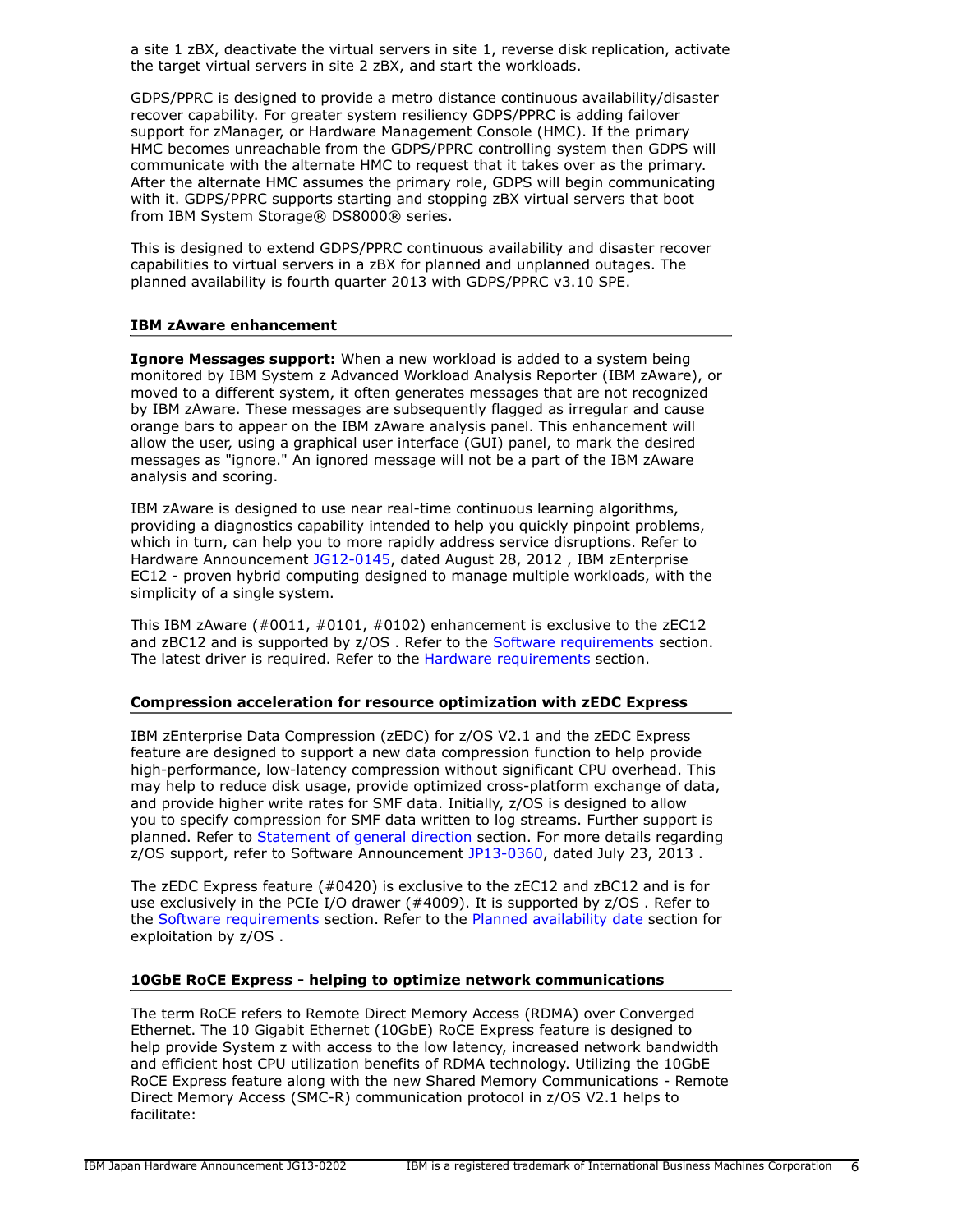- A reduction in network latency for TCP/IP workloads with interactive request/ response traffic patterns (such as WebSphere application servers accessing a DB2 database)
- A reduction in CPU cycles consumed by the networking stack for TCP/IP workloads with streaming data patterns where large amounts of data flow in one direction (such as with File Transfer Protocols)

Exploitation of SMC-R is transparent to applications and can be used for z/OS LPAR-to-LPAR communications on a single system or z/OS server-to-server communication in a multiple CPC environment.

The 10GbE RoCE Express feature (#0411) is exclusive to the zEC12 and zBC12 and is for use exclusively in the PCIe I/O drawer (#4009). It is supported by z/OS . Refer to the [Software requirements](#page-22-0) section.

# **Cryptographic enhancements for security-rich protection**

System z offers standard and optional hardware-based encryption features and functions to help satisfy application encryption requirements. In addition, System z hardware and software are designed to deliver greater physical security, as well as the essential features and functions to help you easily manage the cryptographic configuration in a manner that is integrated with other System z management capabilities.

The cryptographic hardware available on the zEC12 includes the following features and functions:

- Central Processor Assist for Cryptographic Functions (CPACF)
- Crypto Express4S configured as:
	- Common Cryptographic Architecture (CCA) coprocessor
	- IBM Enterprise Public-Key Cryptography Standards (PKCS) #11 (EP11) coprocessor
	- Accelerator
- Trusted Key Entry (TKE) workstation
- TKE 7.3 Licensed Internal Code (LIC)
- Smart card reader
- Smart cards

# **Common Cryptographic Architecture (CCA) enhancements**

When the Crypto Express4S PCIe adapter is configured as a CCA coprocessor, the following cryptographic enhancements are supported:

**Export Triple Data Encryption Standard (TDES) key under Advanced Encryption Standard (AES) transport keys:** The AES encryption algorithm has greater security than the TDES encryption algorithm. CCA has added the ability to use AES key-encrypting keys (KEKs) to wrap your TDES keys to help begin moving to AES for key management. All of the TDES key wrapping functions are still available, but a parallel set of AES wrapping functions are now available for use.

**Diversified Key Generation Cipher Block Chaining (CBC) support:** During the Europay, Mastercard and Visa (EMV) smart card personalization process, session keys are derived and then used to secure messages to the EMV cards. Some EMV card personalization specifications require the use of TDES CBC mode to derive these session keys. This enhancement adds that capability to the existing key derivation options in CCA.

**Initial PIN Encrypting Key (IPEK) support:** The IPEK is the initial key that is loaded into a point-of-sale (POS) terminal before it is deployed for use, when that terminal will use the Derived Unique Key Per Transaction (DUKPT) key protocol. CCA has added a function that allows the Hardware Security Module (HSM) to securely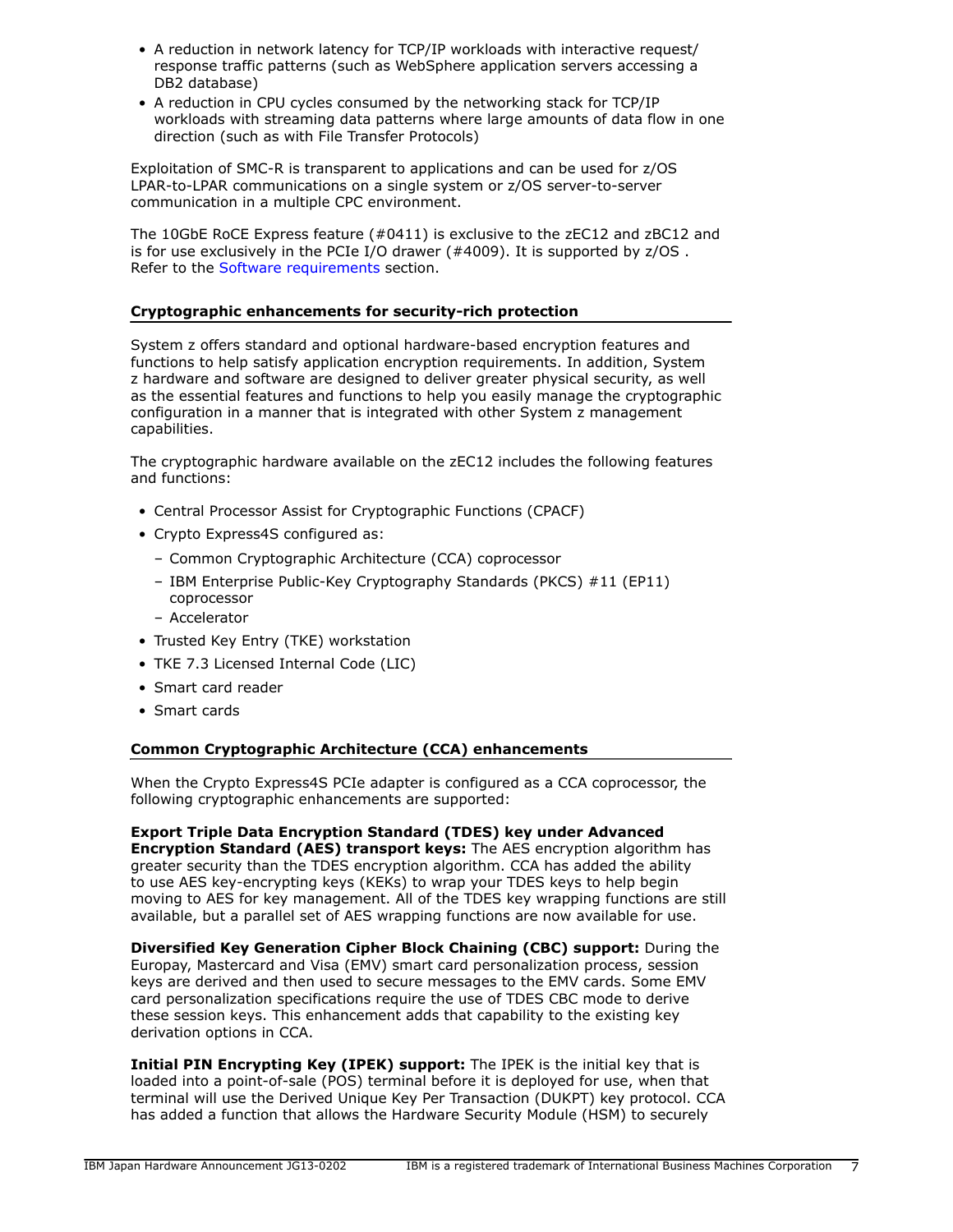derive an IPEK and return it to the application program in an encrypted key token, which can then be securely installed in a POS terminal.

**Remote Key Export (RKX) key wrapping method support:** In a previous release, CCA added the capability to wrap keys using a proprietary enhanced mode algorithm. This included the ability to set a default preference for the wrapping method to be used, as well as options to override that default in most CCA functions. The RKX function now supports that ability as well.

**Integration of User Defined Extensions (UDX) into CCA:** A UDX is designed to allow you to add custom functions to the CCA application programming interface (API) running in the Hardware Security Module (HSM). CCA has included the following three UDXs in the standard CCA APIs, avoiding the requirement for a UDX: Recover PIN from Offset, Symmetric Key Export with Data, and Authentication Parameter Generate.

These CCA enhancements are available on zBC12 and select zEC12, z196, and z114 servers. They are supported by z/OS and by z/VM for guest exploitation. Refer to the [Hardware requirements](#page-21-0) and [Software requirements](#page-22-0) sections.

#### **IBM Enterprise PKCS #11 (EP11) enhancements**

A configuration option for the Crypto Express4S feature supports IBM Enterprise Public-Key Cryptography Standards (PKCS) #11 (EP11), which is designed to provide open, industry-standard cryptographic services.

When the Crypto Express4S PCIe adapter is configured as an EP11 coprocessor, the following cryptographic enhancements are supported:

**PKCS #11 v2.1 Probabilistic Signature Scheme (PSS)** : EP11 now supports the latest algorithm that is used in digital signature applications, offering enhanced security characteristics over prior digital signature algorithms.

#### **EP11 Key agreement algorithms supported:**

- Diffie-Hellman: 1024-bit, 2048-bit
- Elliptic Curve Diffie-Hellman
	- National Institute of Standards and Technology (NIST): 192-bit, 224-bit, 256 bit, 384-bit, 521-bit
	- Brainpool: 160-bit, 192-bit, 224-bit, 256-bit, 320-bit, 384-bit, 512-bit

**Offload Generation of Domain Parameters:** Domain parameters are necessary inputs for the creation of Digital Signature Algorithm (DSA) and Diffie-Hellman key pairs. This enhancement is designed to provide the ability to offload the task of generating domain parameters to EP11, helping to reduce consumption of CPU resources. These domain parameters can then be used to create key pairs.

These EP11 enhancements are exclusive to the Crypto Express4S feature and are available on zBC12 and select zEC12 servers. They are supported by z/OS and by z/VM for guest exploitation. Refer to the [Hardware requirements](#page-21-0) and [Software](#page-22-0) [requirements](#page-22-0) sections.

# **Trusted Key Entry (TKE) 7.3 Licensed Internal Code (LIC)**

The following functions are supported in the TKE 7.3 level of LIC:

- **Full-function migration wizard for EP11:** The full-function migration wizard is designed to provide the ability to quickly and accurately collect and apply data to the Crypto Express features configured as EP11 coprocessors. This wizard previously supported CCA, and has now been enhanced to also support EP11. The latest driver is required. Refer to the [Hardware requirements](#page-21-0) section.
- **Workstation setup wizard:** The setup wizard performs the most common TKE workstation initialization functions, ensuring speed and accuracy of new TKE hardware deployment. It simplifies the process while greatly reducing errors.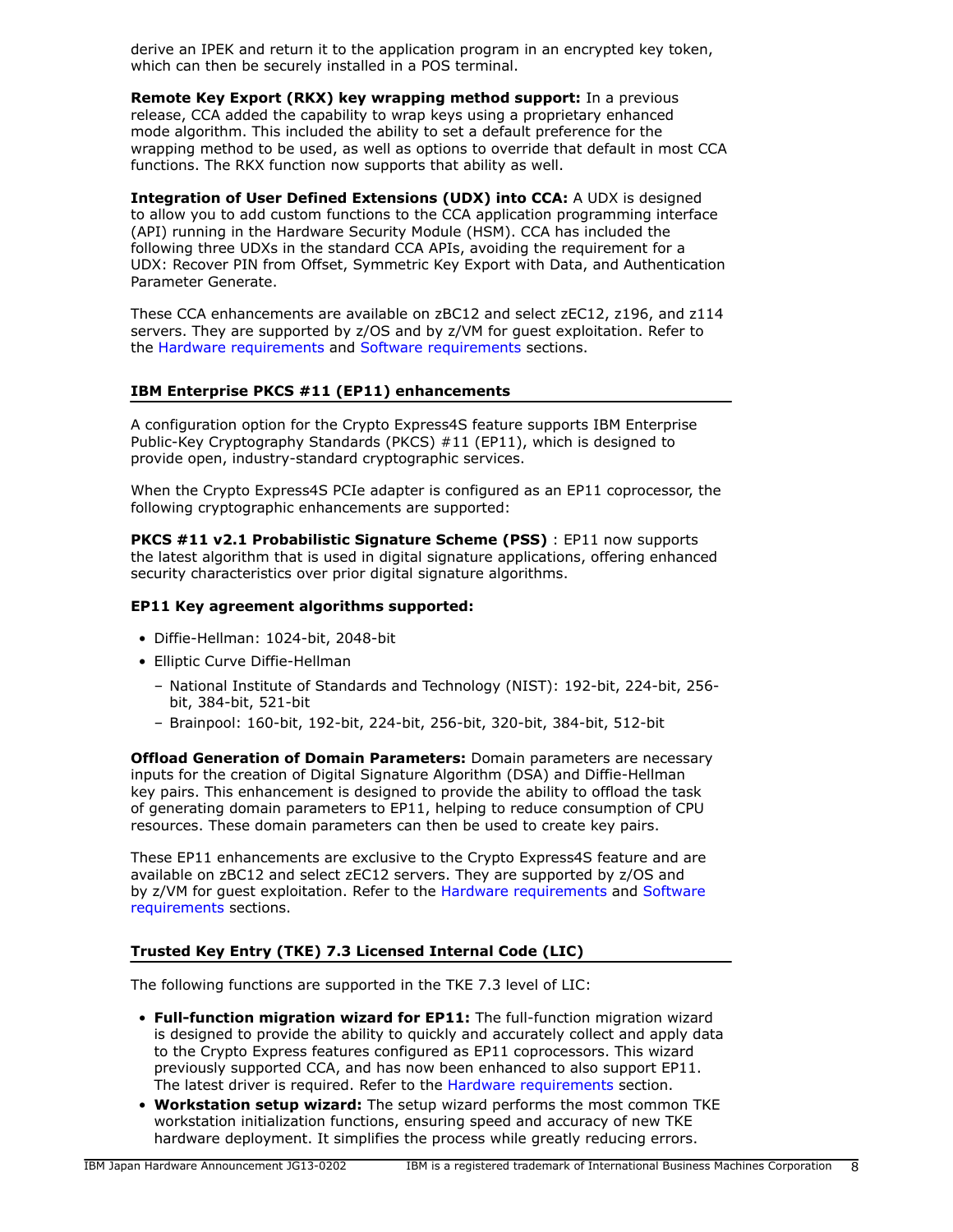The wizard can also be run to verify the TKE workstation has been configured correctly.

- **Allow Set Master Key from the TKE workstation:** Initially setting or changing any type of master key on a Crypto Express feature must be done carefully. If a master key is set or changed when key stores have not been properly prepared for the new master key, the keys in the store will become unusable. In an initial setup or recovery situation, establishing or changing the master key quickly is critical. The TKE workstation will allow you to set any master key from the TKE workstation. The Crypto Express feature is intended for initial setup or recovery situations where key stores are prepared for the master key that will be set by the TKE workstation.
- **Restricted PIN support:** The latest CCA enhancements are designed to allow users to prevent the automatic generation of certain PIN values, or the replacement of existing PINs with certain PIN values. The TKE 7.3 LIC includes a new tab for specifying restricted PIN values. This enhancement is exclusive to the TKE 7.3 LIC.
- **New AES operational keys:** Five new AES operational keys can be managed from the TKE 7.3 workstation. The key types are MAC, PINCALC, PINPROT, PINPRW, and DKYGENKY.
- **Close Host and Unload Authority Signature Key:** The Close Host enhancement is designed to allow you to explicitly sign off a host. The Unload Authority Signature Key enhancement allows you to explicitly remove the current authority signature key without ending the TKE application. When you have many users with different roles, users no longer have to end the TKE application before the TKE workstation is utilized by another user.
- **New access control for managing host list entries:** The TKE workstation profile role has a new access control point to allow you to create, change, or delete a host list entry. This is designed to provide stronger separation of duties between users of a host list entry and users that manage the entries.
- **Domain Group changes:**
	- When a user is creating or changing a domain group, a domain can only be included in the group once. This ensures that domain commands are only sent to a domain once.
	- If you manage a host crypto module role from a domain group, the user must explicitly select which Domain Access Control Points are to be set. The user specifies that either every domain access control point is selected for every crypto module in the group, or only the domain access control points for the domains in the group are selected. This enhancement allows you to manage a "module-scoped role" from inside a domain group.
- **User-defined CCA and EP11 Domain Control lists:** When managing CCA or EP11 Domain Control Points, the user can save the settings to a file which can then later be applied to other domains. This enhancement allows for fast and accurate deployment of new or recovered domains.
- **Increased session key strength:** When using the latest version of smart cards on a TKE 7.3 workstation, a 256-bit AES session key will be used for all smart card operations. Refer to the *TKE Workstation User's Guide, TKE Version 7.3,* SC14-7511, in the Library, Hardware products for servers, TKE workstation section of Resource Link<sup>®</sup> for further information.

Access Resource Link at

<http://www.ibm.com/servers/resourcelink>

The TKE 7.3 LIC (#0872) is supported on zBC12, zEC12, z196, and z114.

Previously announced security enhancements for the zEC12 can be found at

<http://www.ibm.com/systems/z/advantages/security/zec12cryptography.html>

#### **Channel subsystem enhancement**

**Increased addressing with up to 24k subchannels per channel (port) for the FICON Express features:** To help facilitate growth as well as continuing to enable server consolidation, we are now supporting up to 24k subchannels per FICON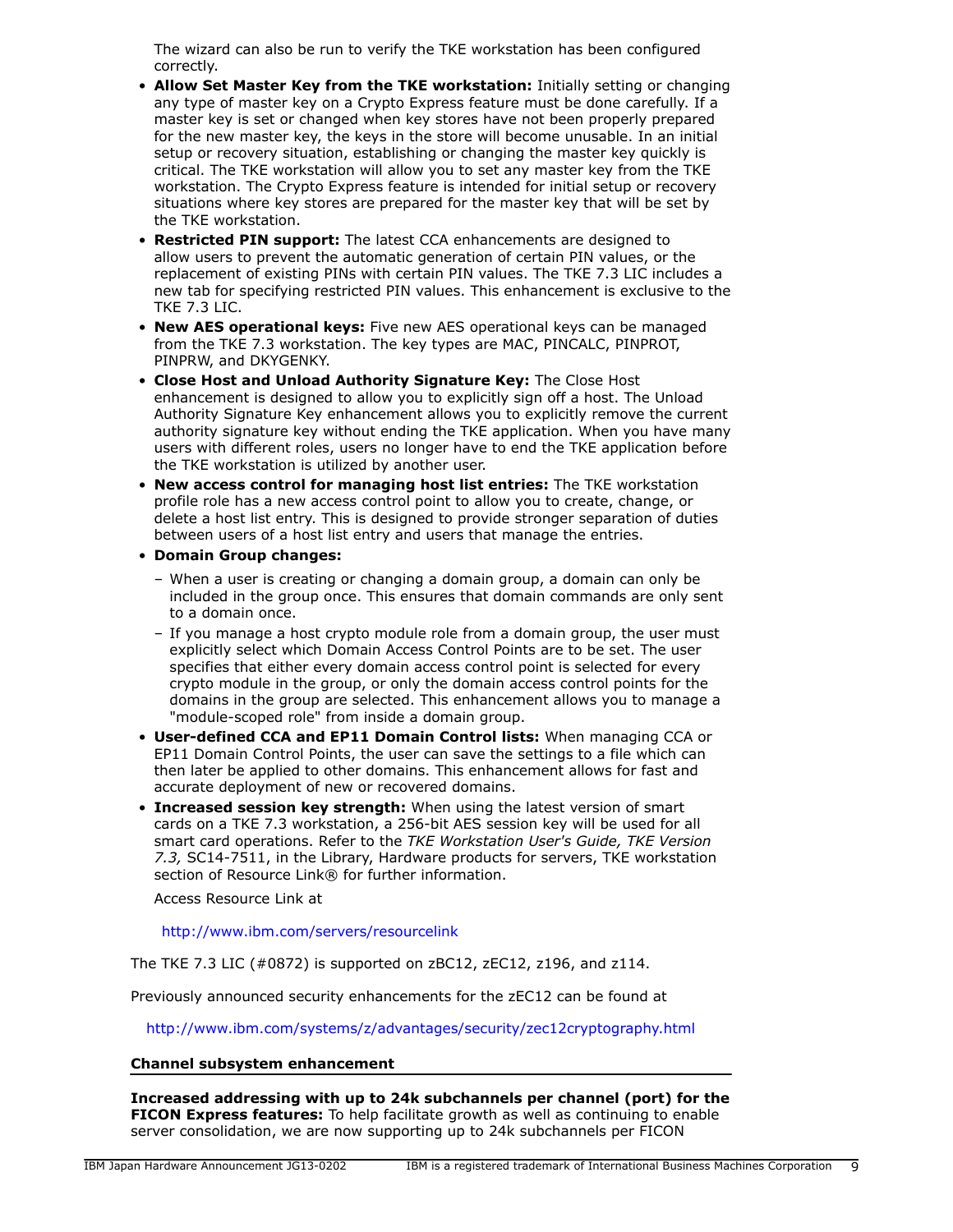Express channel (channel path identifier - CHPID). Now you will be able to define more devices per FICON channel, which includes primary, secondary, and alias devices. The maximum number of subchannels across all device types addressable within an LPAR remains at 63.75k for subchannel set 0 and 64k-1 for subchannel sets 1 and higher. This support is exclusive to the zEC12 and the zBC12 and applies to the FICON Express8S, FICON Express8, and FICON Express4 features when defined as CHPID type FC. This is supported by z/OS , z/VM , and Linux on System z. Refer to the [Software requirements](#page-22-0) section.

# **FCP channels support T10-DIF for Linux on System z**

Recognizing that high reliability is important to maintaining the availability of business-critical applications, the System z Fibre Channel Protocol (FCP) implemented support of the American National Standards Institute's (ANSI) T10 Data Integrity Field (DIF) standard in September of 2011. This support is now available for Linux on System z environments as well as z/VM for guest exploitation.

Data integrity protection fields are generated by the operating system and propagated through the storage area network (SAN). System z helps to provide added end-to-end data protection between the operating system and the storage device.

An extension to the standard, Data Integrity Extensions (DIX), provides checksum protection from the application layer through the host bus adapter (HBA), where cyclical redundancy checking (CRC) protection is implemented.

T10-DIF support by the FICON Express8S and FICON Express8 features, when defined as CHPID type FCP, is supported on the zEC12, zBC12, z196, and z114. Exploitation of the T10-DIF standard is supported by z/VM for guest exploitation and by Linux on System z . Exploitation is also required by the storage device. Refer to the [Software requirements](#page-22-0) section.

# **OSA-Express5S - an Ethernet technology refresh**

A new generation of Ethernet features is being introduced for use in the PCIe I/ O drawer and continues to be supported by the 8 GBps PCIe Gen2 host bus. This is an introduction of the full family of features - 1000BASE-T Ethernet for copper environments, in addition to 10 Gigabit Ethernet (10 GbE) and Gigabit Ethernet (GbE) for single-mode and multimode fiber optic environments.

The performance characteristics are comparable to the OSA-Express4S features. They also retain the same form factor and port granularity - two ports per feature for the 1000BASE-T Ethernet and Gigabit Ethernet features, and one port per feature for the 10 Gigabit Ethernet features. And, the first time offered for networking, the OSA-Express5S features have **small form factor pluggable+ (SFP+) transceivers.**

The OSA-Express5S family of features (#0413, #0414, #0415, #0416, #0417) is exclusive to the zEC12 and to zBC12. They are for use exclusively in the PCIe I/O drawer (#4009) and are supported by z/OS , z/VM , z/VSE® , z/TPF, and Linux on System z. Refer to the [Software requirements](#page-22-0) section.

**OSA/SF now available on the HMC:** OSA Advanced Facilities on the Hardware Management Console (HMC) has been enhanced to provide configuration, validation, activation, and display support exclusively for the OSA-Express5S and OSA-Express4S features. For these features, the Advanced Facilities function on the HMC is used instead of the Open Systems Adapter Support Facility (OSA/SF) - a component of z/OS , z/VM , and z/VSE .

OSA/SF on the HMC is exclusive to the zEC12 and zBC12. The latest driver level is required. OSA/SF on the HMC is required for the OSA-Express5S features. Either OSA/SF on the HMC or the OSA/SF operating system component can be used for the OSA-Express4S features. The OSA/SF operating system component must be used for the OSA-Express3 features. OSA/SF on the HMC can be used to configure channel path identifier (CHPID) type OSE. It can be used to manage (query/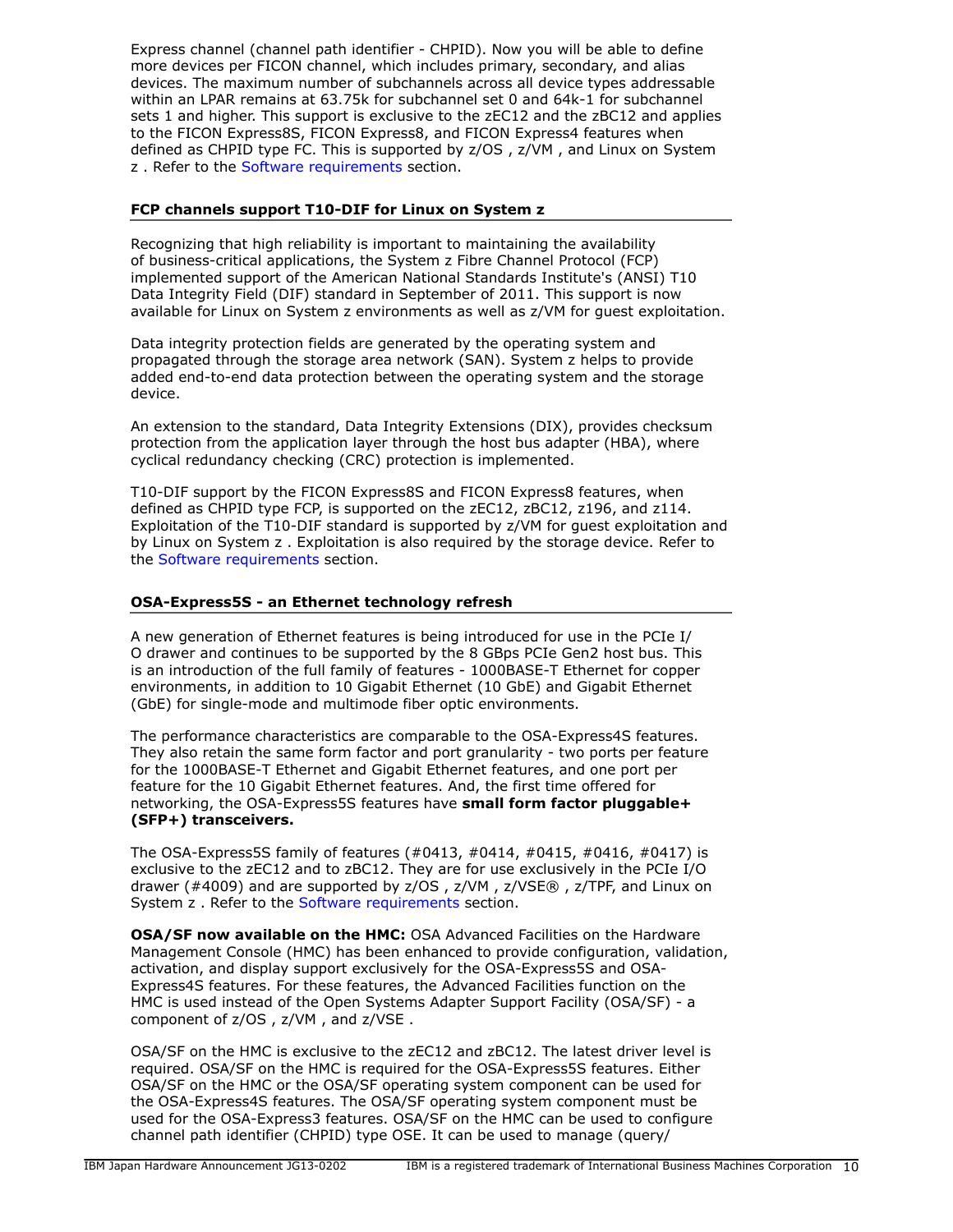display) CHPID types OSD, OSE, and OSN. Refer to the [Hardware requirements](#page-21-0) and [Publications](#page-14-0) sections.

#### **Investment protection for Coupling environments**

**Improved performance with CFCC Level 19:** Coupling Facility Control Code (CFCC) Level 19 now supports Coupling Thin Interrupts for improved performance in environments that are sharing Coupling Facility engines. Further support is planned. Refer to [Statement of general direction](#page-11-0) section.

**Coupling Thin Interrupts** is designed to improve the efficiency of environments where shared engines are used as Coupling Facilities. While dedicated engines continue to be recommended to obtain the best Coupling Facility performance, Coupling Thin Interrupts may help to facilitate the use of a shared pool of engines, helping to lower hardware acquisition costs.

You may now experience CF response time improvements or more consistent CF response times when using Coupling Facilities with shared engines. This may also allow more environments with multiple CF images to coexist in a server, and share CF engines with reasonably good performance. The response time for asynchronous CF requests may also be improved as a result of using Coupling Thin Interrupts on the z/OS host system, regardless of whether the CF is using shared or dedicated engines.

Coupling Thin Interrupts is exclusive to the zEC12 and zBC12, and to z/OS . Refer to the [Software requirements](#page-22-0) section.

# **PR/SM on the zEC12 received Common Criteria certification at EAL5+**

IBM Processor Resource/Systems Manager ( PR/SM ) on the IBM zEnterprise EC12, with Driver Level D12K, was certified effective February 19, 2013, at Evaluation Assurance Level (EAL) 5+. Common Criteria (CC) certification at EAL5+ provides assurance that many disparate applications running in different operating environments in separate logical partitions on one IBM zEnterprise EC12 server will be secure and distinct from each other. The zEnterprise EC12 servers now join the IBM zEnterprise 196 and IBM zEnterprise 114 servers, and previous IBM mainframes, as the world's only servers with the highest level of hardware security certification, Common Criteria Evaluation Assurance Level 5+.

The certification, BSI-DSZ-CC-0846-2013, is listed on BSI's website

[https://www.bsi.bund.de/SharedDocs/Downloads/DE/BSI/Zertifizierung/](https://www.bsi.bund.de/SharedDocs/Downloads/DE/BSI/Zertifizierung/Reporte08/0846a_pdf.html) [Reporte08/0846a\\_pdf. html](https://www.bsi.bund.de/SharedDocs/Downloads/DE/BSI/Zertifizierung/Reporte08/0846a_pdf.html)

#### **Accessibility by people with disabilities**

A US Section 508 Voluntary Product Accessibility Template (VPAT) containing details on accessibility compliance can be requested at

[http://www.ibm.com/able/product\\_accessibility/index.html](http://www.ibm.com/able/product_accessibility/index.html)

#### <span id="page-10-0"></span>**Product positioning**

The IBM zEnterprise EC12 is designed to deliver new levels of performance and capacity for large-scale consolidation and growth. IBM zEnterprise continues to provide a smarter business infrastructure through augmentation of IBM zEnterprise Unified Resource Manager (zManager), which is designed to virtualize and manage all resources of a System z ensemble as a single pool of resources, integrating system and workload management across the multisystem, multitier, multiarchitecture environment.

Support of select IBM System x blades in the zBX allows the zEnterprise to access a whole new application portfolio. Front-end applications that need access to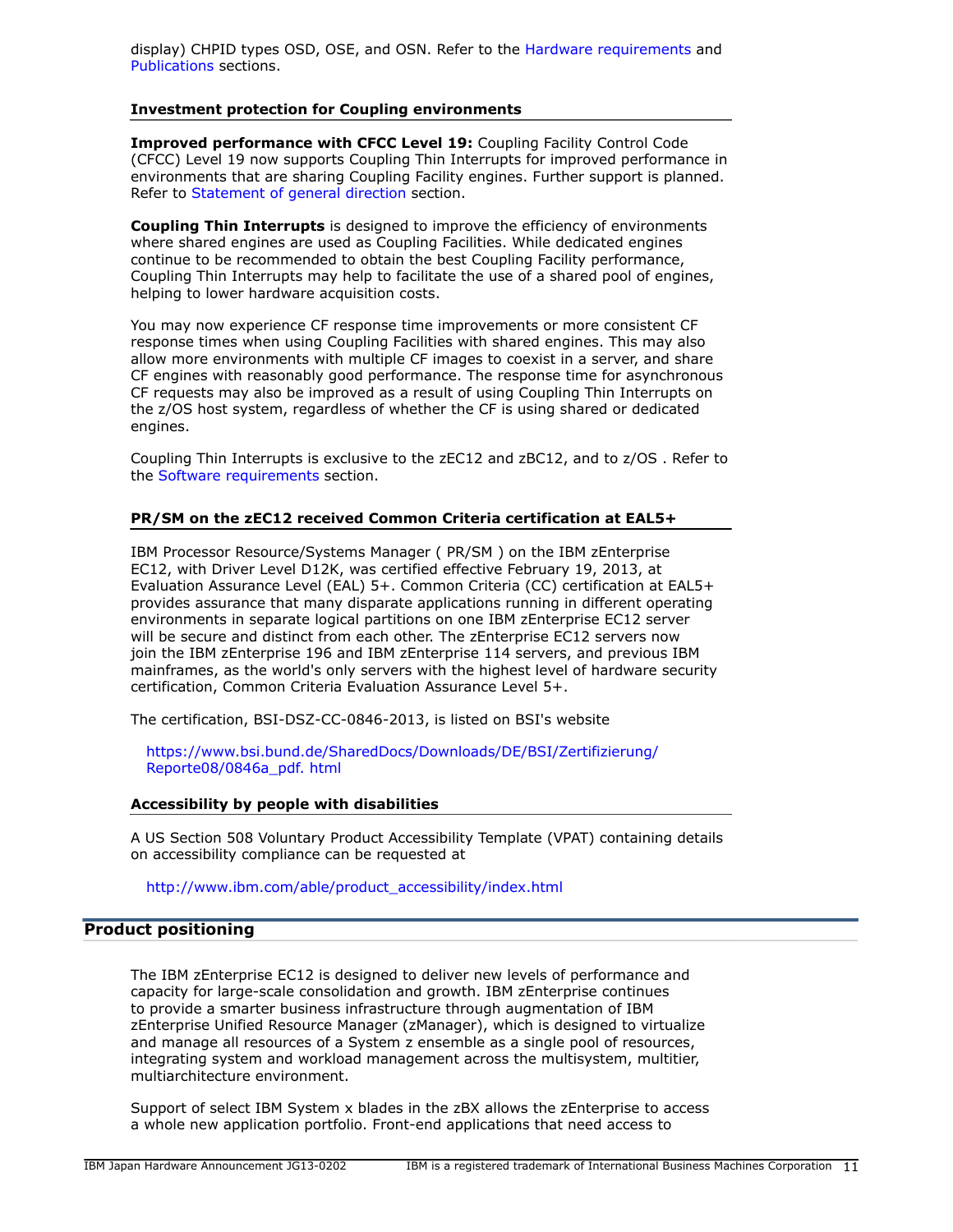centralized data serving would be a good fit for running on the blades, as well as applications that are a front end to core CICS® or  $IMS^{m}$  transaction processing such as IBM WebSphere® .

From the microprocessor to the software that exploits it, the zEC12 is designed for analytics with its ability to efficiently store, manage, retrieve, and analyze vast amounts of data for business insight without unnecessary cost or complexity. The zEC12 continues our concentrated focus on security and encryption, seeking to protect data that is at rest or in transit across the network. IBM zAware and Flash Express are designed to deliver new creative availability solutions. The zEDC Express feature, a new compression accelerator, is designed to allow higher write rates for SMF data when hardware compression is enabled. The 10GbE RoCE Express feature expands the alternatives for your networking fabric and z/OS LPAR-to-LPAR communications, helping to reduce latency with potentially lower processor overhead than traditional TCP/IP communications.

zEC12 continues to focus on energy efficiencies in the data center with options for water cooling and high-voltage dc power as well as the non-raised floor option.

The zEC12 supports heterogeneous platform requirements with the updated zBX Model 003 and zManager, allowing the zEC12 to extend management strengths to other systems and workloads running on AIX® on POWER7® , Linux on IBM System x , and Microsoft Windows on IBM System x .

# <span id="page-11-0"></span>**Statement of general direction**

**IBM WebSphere DataPower® Integration Appliance XI52 Virtual Edition for use within the IBM zEnterprise BladeCenter Extension provides flexible deployment options:** IBM intends to introduce a version of the WebSphere DataPower Integration Appliance XI52 Virtual Edition for use within the IBM zEnterprise BladeCenter Extension (zBX). IBM intends for this virtual appliance to run on System x blades installed within a zBX and it is designed to provide industryleading security, integration, and optimization capabilities for System z similar to the physical WebSphere DataPower appliance models. Refer to Software Announcement [JP13-0410,](http://www.ibm.com/common/ssi/cgi-bin/ssialias?infotype=an&subtype=ca&appname=gpateam&supplier=760&letternum=ENUSJP13-0410) dated July 23, 2013 .

**CFCC Level 19 exploitation of Flash Express :** IBM intends to provide exploitation of the Flash Express feature (#0402) on zEC12 and zBC12 servers with Coupling Facility Control Code (CFCC) Level 19 for certain Coupling Facility list structures in the first half of 2014. This new function is designed to allow list structure data to be migrated to Flash Express memory as needed when the consumers of data do not keep pace with its creators for some reason, and migrate it back to real memory to be processed. When using WebSphere MQ for z/OS Version 7 (5655-R36), this new capability is expected to provide significant buffering against enterprise messaging workload spikes and provide support for storing very large amounts of data in shared queue structures, potentially allowing several hours' data to be stored without causing interruptions in processing.

**z/VM guest exploitation of zEDC Express feature:** In a future z/VM deliverable IBM plans to offer z/VM support for guest exploitation of the zEDC Express feature (#0420) on the zEnterprise EC12 and zEnterprise BC12 systems.

**zEDC Express exploitation by z/OS for BSAM and QSAM access methods:** IBM intends to provide additional exploitation of the zEDC Express feature with support in z/OS for the BSAM and QSAM access methods. This support is planned to be made available by the end of first quarter 2014.

**zEDC Express exploitation by z/OS for DFSMSdss and DFSMShsm:** IBM intends to provide exploitation of the zEDC Express feature for DFSMSdss and DFSMShsm by the end of third quarter 2014.

**z/VM support of 10GbE RoCE Express :** In a future z/VM deliverable IBM plans to offer support for guest exploitation of the 10GbE RoCE Express feature (#0411) on the IBM zEnterprise EC12 and IBM zEnterprise BC12 systems. This support is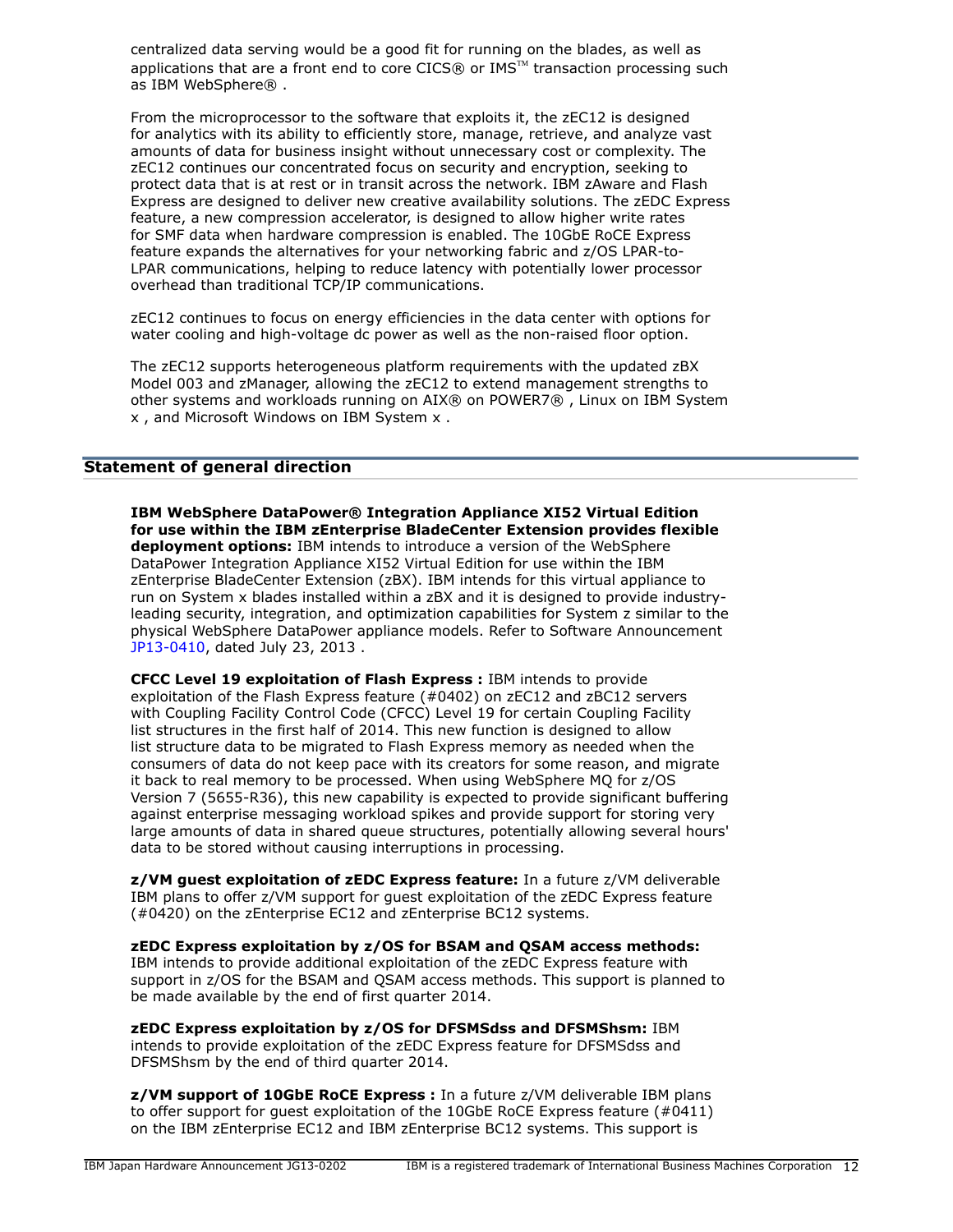designed to allow guests to utilize Remote Direct Memory Access over Converged Ethernet (RoCE) for optimized networking.

**IBM Java exploitation of zEC12 and zBC12 features and functions:** IBM plans for future updates of IBM 31-bit and 64-bit SDK7 for z/OS Java Technology Edition, Version 7 (5655-W43 and 5655-W44) ( IBM SDK for z/OS Java ) to provide exploitation of the following: the zEDC Express feature and Shared Memory Communications-Remote Direct Memory Access (SMC-R) which is utilized by the 10GbE RoCE Express feature.

**Removal of support for 3-in-1 Bolt Down Kits:** The IBM zEnterprise EC12 and IBM zEnterprise BC12 are planned to be the last System z servers to offer ordering of the 3-in-1 Bolt Down Kits for raised-floor and non-raised-floor environments. This applies to the zEC12 features #8000, #8001, and #8002 and to the zBC12 features #8016 and #8017. Alternate solutions are available.

**Removal of support for the HCA2-O fanouts for 12x IFB and 1x IFB InfiniBand coupling links:** The IBM zEnterprise EC12 and the IBM zEnterprise BC12 are planned to be the last System z servers to support the following features as **carry forward on an upgrade:** HCA2-O fanout for 12x IFB coupling links  $(40163)$  and HCA2-O LR fanout for 1x IFB coupling links  $(40168)$ . Enterprises should continue migrating to the HCA3-O fanout for 12x IFB (#0171) and the HCA3- O LR fanout for 1x IFB (#0170).

**Removal of support for connections to an STP Mixed CTN:** The IBM zEnterprise EC12 and the IBM zEnterprise BC12 are the last System z servers to support connections to an STP Mixed CTN. This includes the Sysplex Timer® (9037). After the zEC12 and the zEnterprise BC12, servers that require time synchronization, such as to support a base or Parallel Sysplex® , will Require Server Time Protocol (STP), and all servers in that network must be configured in STP-only mode.

**Removal of ISC-3 support on System z :** The IBM zEnterprise EC12 and the IBM zEnterprise BC12 are planned to be the last System z servers to offer support of the InterSystem Channel-3 (ISC-3) for Parallel Sysplex environments at extended distances. ISC-3 will not be supported on future System z servers as **carry forward on an upgrade.** Previously we announced that the IBM zEnterprise 196 (z196) and IBM zEnterprise 114 (z114) servers were the last to offer ordering of ISC-3. Enterprises should continue migrating from ISC-3 features (#0217, #0218, #0219) to 12x InfiniBand (#0171 - HCA3-O fanout) or 1x InfiniBand (#0170 - HCA3-O LR fanout) coupling links.

**Removal of OSA-Express3 support on System z :** The IBM zEnterprise EC12 and the IBM zEnterprise BC12 are planned to be the last System z servers to offer support of the Open System Adapter-Express3 (OSA-Express3 #3362, #3363, #3367, #3370, #3371) family of features. OSA-Express3 will not be supported on future System z servers as **carry forward on an upgrade.** Enterprises should continue migrating from the OSA-Express3 features to the OSA-Express4S (#0404, #0405, #0406, #0407, #0408) and OSA-Express5S (#0413, #0414, #0415, #0416, #0417) features.

**Removal of support for IEEE 802.3 Ethernet frame types:** The IBM zEnterprise EC12 and IBM zEnterprise BC12 are planned to be the last System z servers to support IEEE 802.3 Ethernet frame types on OSA-Express QDIO interfaces in Layer 3 mode. This statement applies to CHPID types OSD and OSX when they are used in Layer 3 mode. These OSA-Express CHPID types in Layer 3 mode are planned to support Ethernet DIX Version 2 (DIX V2) exclusively on future System z servers. OSA-Express non-QDIO (CHPID type OSE) supporting SNA/APPN/HPR with Link Station Architecture (LSA), TCP/IP passthru environments with LAN Channel Station (LCS), and QDIO CHPID types OSD and OSX running in Layer 2 mode are not affected by this change.

**Removal of FICON Express4 support on System z :** The IBM zEnterprise EC12 and the IBM zEnterprise BC12 are planned to be the last System z servers to offer support of the FICON Express4 features (#3321, #3322). FICON Express4 will not be supported on future System z servers as **carry forward on an upgrade.**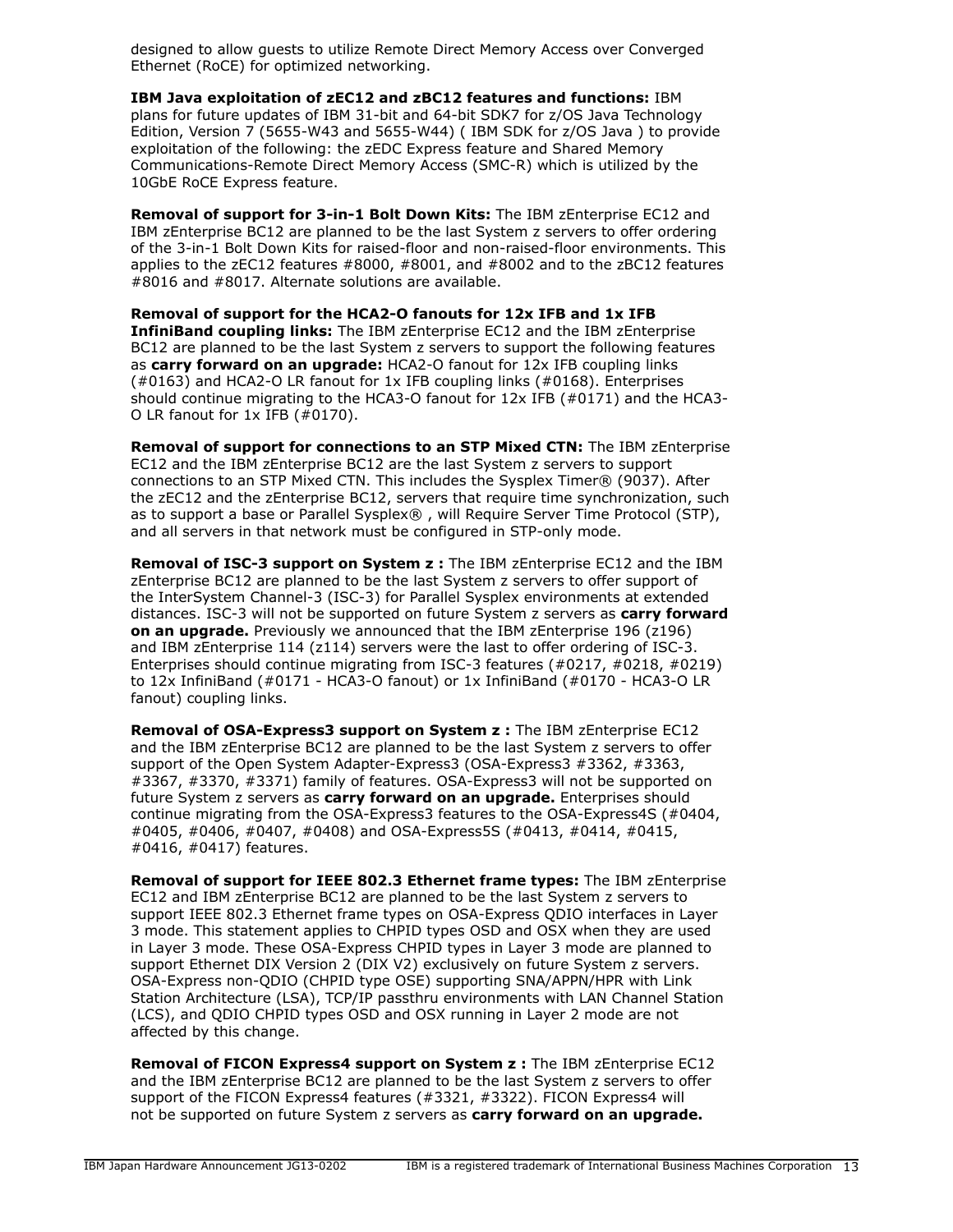Enterprises should continue migrating from the FICON Express4 features to the FICON Express8S features (#0409, #0410).

**Removal of Crypto Express3 support on System z :** The IBM zEnterprise EC12 and the IBM zEnterprise BC12 are planned to be the last System z servers to offer support of the Crypto Express3 features (#0864 and #0871 - zEnterprise BC12). Crypto Express3 will not be supported on future System z servers as **carry forward on an upgrade.** Enterprises should continue migrating from the Crypto Express3 features to the Crypto Express4S feature (#0865).

**IBM System z Integrated Information Processor (zIIP) and IBM System z Application Assist Processor (zAAP) simplification:** The IBM zEnterprise EC12 and the IBM zEnterprise BC12 are planned to be the last System z servers to offer support for zAAP specialty engine processors. IBM intends to continue support for running zAAP workloads on zIIP processors ("zAAP on zIIP"). This is intended to help simplify capacity planning and performance management, while still supporting all the currently eligible workloads.

**Stabilization of z/VM V5.4 support:** The IBM zEnterprise EC12 and IBM zEnterprise BC12 are planned to be the last System z servers supported by z/VM V5.4 and the last System z servers that will support z/VM V5.4 running as a guest (second level). z/VM V5.4 will continue to be supported until December 31, 2014, or until the IBM System z9® EC and IBM System z9 BC are withdrawn from support, whichever is later. Refer to Withdrawal Announcement [JP12-0236](http://www.ibm.com/common/ssi/cgi-bin/ssialias?infotype=an&subtype=ca&appname=gpateam&supplier=760&letternum=ENUSJP12-0236), dated August 07, 2012 , Software withdrawal/discontinuance of service: IBM System z selected products.

IBM's statements regarding its plans, directions, and intent are subject to change or withdrawal without notice at IBM's sole discretion. Information regarding potential future products is intended to outline our general product direction and it should not be relied on in making a purchasing decision. The information mentioned regarding potential future products is not a commitment, promise, or legal obligation to deliver any material, code, or functionality. Information about potential future products may not be incorporated into any contract. The development, release, and timing of any future features or functionality described for our products remain at our sole discretion.

#### **Reference information**

Refer to the following associated announcements:

Hardware Announcement [JG13-0205,](http://www.ibm.com/common/ssi/cgi-bin/ssialias?infotype=an&subtype=ca&appname=gpateam&supplier=760&letternum=ENUSJG13-0205) dated July 23, 2013 Software Announcement [JP13-0360](http://www.ibm.com/common/ssi/cgi-bin/ssialias?infotype=an&subtype=ca&appname=gpateam&supplier=760&letternum=ENUSJP13-0360), dated July 23, 2013 Software Announcement [JP13-0365](http://www.ibm.com/common/ssi/cgi-bin/ssialias?infotype=an&subtype=ca&appname=gpateam&supplier=760&letternum=ENUSJP13-0365), dated July 23, 2013

#### <span id="page-13-0"></span>**Product number**

| Description                               | Machine<br>type | Model                                                   | Feature      |
|-------------------------------------------|-----------------|---------------------------------------------------------|--------------|
| IBM zEnterprise EC12                      | 2827            | H <sub>20</sub><br>H43<br>H <sub>66</sub><br>H89<br>HA1 |              |
| Automate FW IBM System x Bl<br><b>HMC</b> |                 |                                                         | 0071<br>0092 |
| 10GbE RoCE Express                        |                 |                                                         | 0411         |
| OSA-Express5S GbE LX                      |                 |                                                         | 0413         |
| OSA-Express5S GbE SX                      |                 |                                                         | 0414         |
| OSA-Express5S 10 GbE LR                   |                 |                                                         | 0415         |
| OSA-Express5S 10 GbE SR                   |                 |                                                         | 0416         |
| OSA-Express5S 1000BASE-T                  |                 |                                                         | 0417         |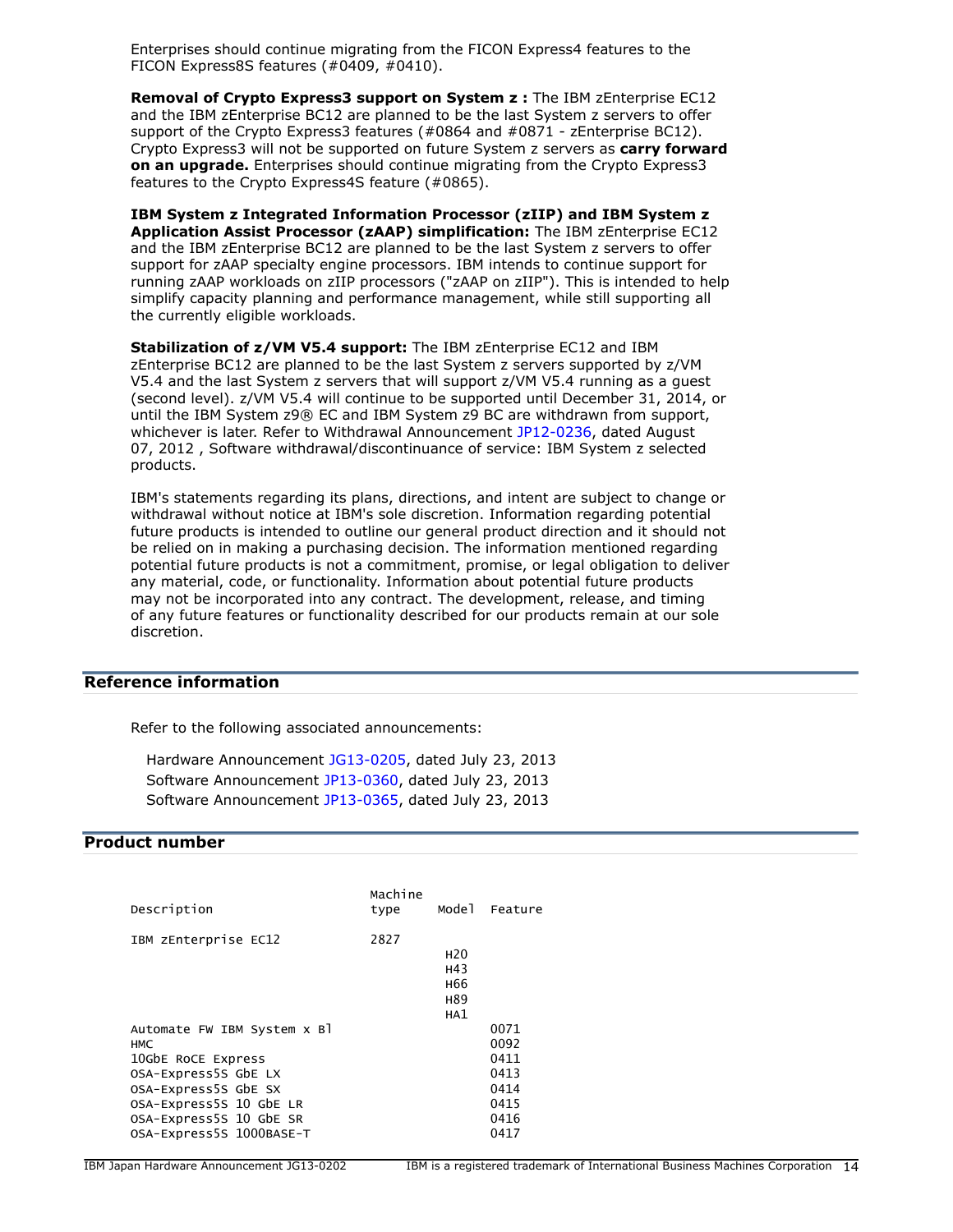| ZEDC Express<br>TKE workstation<br>TKE 7.3 LIC |                 |                                 | 0420<br>0842<br>0872 |
|------------------------------------------------|-----------------|---------------------------------|----------------------|
| Description                                    | Machine<br>type | Mode <sub>1</sub>               | Feature              |
| <b>ZBX</b><br><b>HMC</b>                       | 2458            | 003                             | 0092                 |
| IBM zEnterprise 114                            | 2818            | MO <sub>5</sub>                 |                      |
| TKE 7.3 LIC                                    |                 | M10                             | 0872                 |
| IBM zEnterprise 196                            | 2817            | M15<br>M32<br>M49<br>M66<br>M80 |                      |
| TKE 7.3 LIC                                    |                 |                                 | 0872                 |

#### **Feature conversions**

# **z196 (2817) to zEC12 (2827) zBX Model 003 and zManager conversions**

| From                | тი |                                                                             |
|---------------------|----|-----------------------------------------------------------------------------|
| M/T FC M/T FC       |    | Description                                                                 |
| 2817 0046 2827 0071 |    | Adv Mgmt FW System x Blade (#0046)<br>Automate FW IBM System $x$ B] (#0071) |

# **zEC12 (2827) to zEC12 (2827) zBX Model 003 and zManager conversion**

| From |                     | т٥ |                                                                             |
|------|---------------------|----|-----------------------------------------------------------------------------|
|      | M/T FC M/T FC       |    | Description                                                                 |
|      | 2827 0053 2827 0071 |    | Adv Mgmt FW System x Blade (#0053)<br>Automate FW IBM System $x$ B] (#0071) |

# <span id="page-14-0"></span>**Publications**

The following publications are available now in the *Library* section of Resource Link :

| Title                                                       | Order number  |
|-------------------------------------------------------------|---------------|
| ZBX Installation Manual for Physical<br>Planning (2458-003) | $GC27 - 2619$ |
| zEC12 Installation Manual for Physical Planning             | GC28-6914     |
| ZEC12 System Overview                                       | SA22-1088     |
| TOCP User's Guide                                           | SB10-7037     |
| PR/SM Planning Guide                                        | SB10-7156     |
| Functional Matrix                                           | ZSW0-1335     |

The following publications are shipped with the product and will be available at planned availability in the *Library* section of Resource Link :

| Title                                       | Order number  |
|---------------------------------------------|---------------|
| Systems Safety Notices                      | G229-9054     |
| License Agreement for Machine Code Addendum | $GC27 - 2612$ |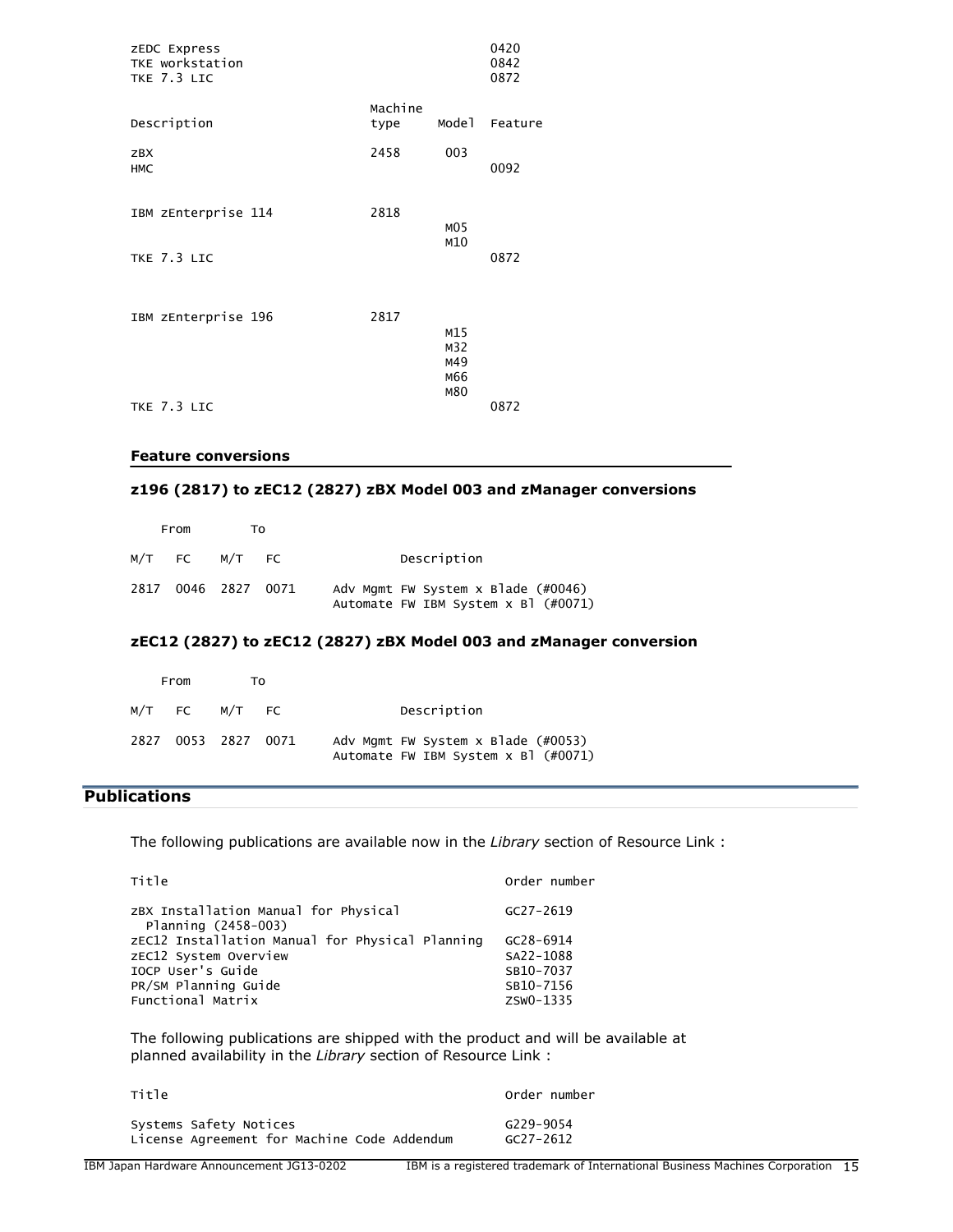| for Elliptic Curve Cryptography              |               |
|----------------------------------------------|---------------|
| ZBX Installation Manual (2458-003)           | $GC27 - 2618$ |
| System z Statement of Limited Warranty       | GC28-6883     |
| ZBX Service Guide                            | GC28-6884     |
| zBX Safety Inspection                        | GC28-6889     |
| Service Guide for TKE Workstations           | $GC28 - 6901$ |
| zEC12 Safety Inspection                      | GC28-6912     |
| zEC12 Installation Manual                    | $GC28 - 6913$ |
| zEC12 Service Guide                          | $GC28 - 6915$ |
| License Agreement for Machine Code           | SC28-6872     |
| Systems Environmental Notices and User Guide | Z125-5823     |

The following publications will be available at planned availability in the *Library* section of Resource Link :

| Title                                                            | Order number  |
|------------------------------------------------------------------|---------------|
| Application Programming Interfaces for Java                      | API-JAVA      |
| Planning for Fiber Optic Links                                   | GA23-1406     |
| Ensemble Planning and Configuring Guide                          | $GC27 - 2608$ |
| Introduction to Ensembles                                        | GC27-2609     |
| Ensemble Workload Resource Group<br>Management Guide             | $GC27 - 2621$ |
| Service Guide for HMCs and SES                                   | GC28-6861     |
| CHPID Mapping Tool User's Guide                                  | $GC28 - 6900$ |
| zEC12 Parts Catalog                                              | GC28-6916     |
| OSA-Express Customer Guide and Reference                         | SA22-7935     |
| Application Programming Interfaces                               | SB10-7030     |
| Common Information Model (CIM) Management<br>Interface           | SB10-7154     |
| Stand-Alone IOCP User's Guide                                    | SB10-7152     |
| FICON CTC Reference                                              | SB10-7157     |
| OSA/SF on the Hardware Management Console                        | SC14-7580     |
| Advanced Workload Analysis Reporter<br>(IBM zAware) Guide        | $SC27 - 2623$ |
| Hardware Management Console Web Services<br>API (Version 2.12.1) | SC27-2626     |
| Capacity On Demand User's Guide                                  | SC28-2605     |
| SCSI IPL - Machine Loader Messages                               | SC28-6839     |
| Maintenance Information for Fiber Optic Links                    | SY27-7693     |

#### **Resource Link**

Publications for zEnterprise EC12 can be obtained at Resource Link by accessing the following website

# <http://www.ibm.com/servers/resourcelink>

Using the instructions on the Resource Link panels, obtain a user ID and password. Resource Link has been designed for easy access and navigation.

# **HMC and SE documentation**

At planned availability the Hardware Management Console (HMC) and Support Element (SE) documentation will be available from the System z HMC and SE (Version 2.12.1) Information Center

# <http://pic.dhe.ibm.com/infocenter/hwmca/v2r12m1/index.jsp>

#### **Redbooks®**

The following Redbooks publications are available now:

| Title                                | Order number |
|--------------------------------------|--------------|
| IBM System z Connectivity Handbook   | SG24-5444    |
| IBM zEnterprise EC12 Technical Guide | SG24-8049    |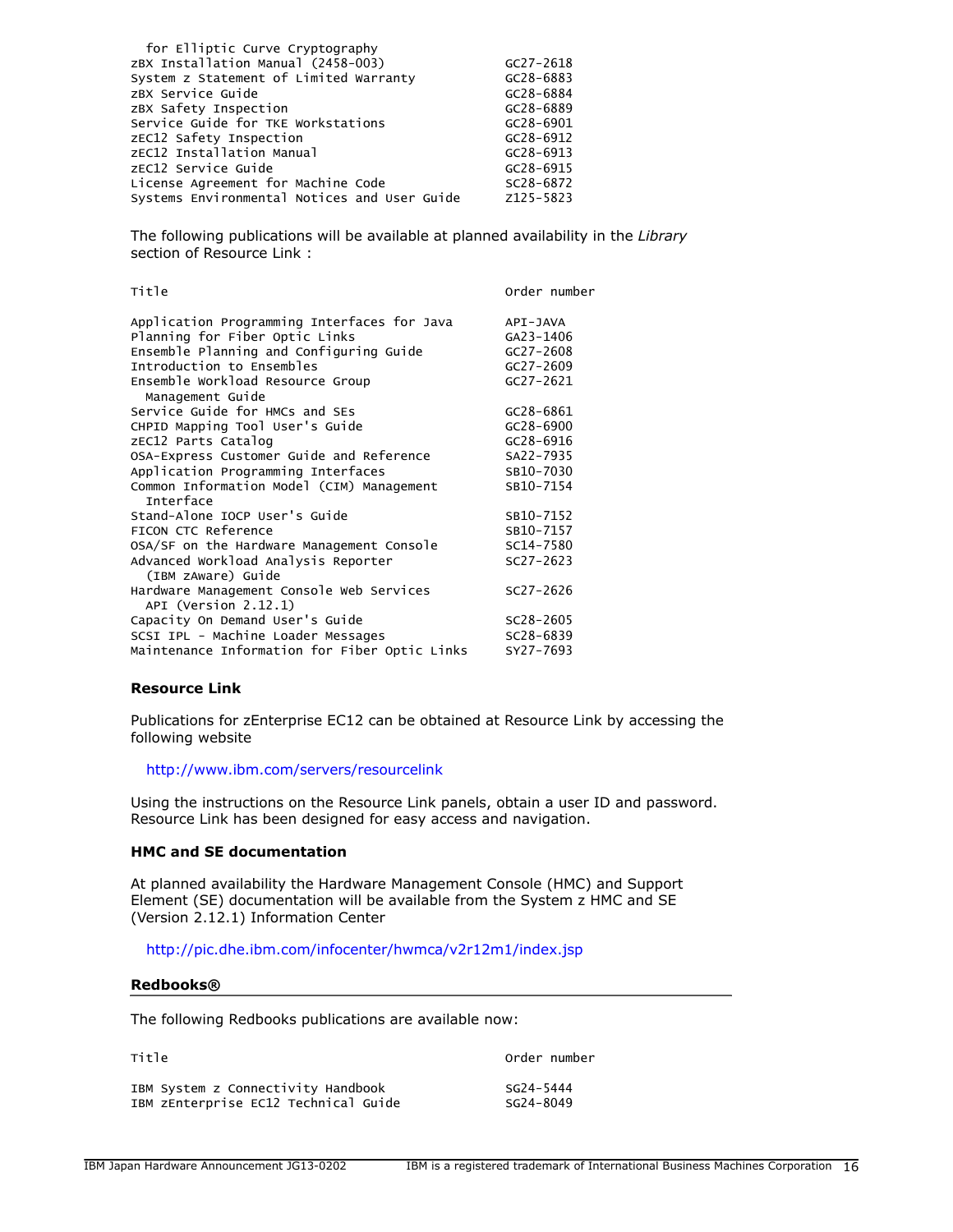To download these Redbooks publications, go to

<http://www.redbooks.ibm.com/Redbooks.nsf/pages/zEnterprise?Open>

For other IBM Redbooks publications, refer to

<http://www.redbooks.ibm.com/>

The IBM Systems Information Center provides you with a single information center where you can access product documentation for IBM systems hardware, operating systems, and server software. Through a consistent framework, you can efficiently find information and personalize your access. The IBM Systems Information Center is at

<http://publib14.boulder.ibm.com/infocenter/systems>

#### **IBM Publications Center Portal**

<http://www.ibm.com/shop/publications/order>

The Publications Center is a worldwide central repository for IBM product publications and marketing material with a catalog of 70,000 items. Extensive search facilities are provided, as well as payment options via credit card. A large number of publications are available online in various file formats, which can currently be downloaded free of charge.

#### **Services**

#### **IBM Systems Lab Services and Training**

IBM Systems Lab Services and Training has the intellectual and technical leverage of the IBM System z development lab, which can assist clients in taking advantage of emerging technologies on the IBM System z platform.

Our teams span a wide breadth and scope of services that are designed to assist clients worldwide, including:

- Server and storage solutions for IBM System z
- Security, availability, networking, and data serving solutions for z/OS , z/VM , and Linux on System z environments
- Applications and Middleware Solutions for System z
- Smarter Planet $TM$  Solutions
- Cloud and Smart Analytics Solutions
- Platform-independent total cost of operating (TCO) consulting for IT Optimization, Information Lifecycle Management (ILM), and Virtualization studies, providing a business case comparison of the client's current and future costs as compared with the cost of running on IBM server and storage solutions
- Platform-independent data center facilities consulting for power, cooling, I/O, data center best practices, and data center energy efficiency studies
- Education and training

On a billable basis, IBM Systems Lab Services and Training can provide customized solutions, leading-edge consulting and support services, proof of concepts, and benchmarking to satisfy both your current business requirements and strategic initiatives, as well as your System z plans and objectives. If you are interested in engaging the team, contact systemz@us.ibm.com.

In support of this announcement, IBM Systems and Technology Group, Lab Services and Training is announcing the following new offering:

• **New Technology Exploitation/Implementation Offering for SMC-R and zEDC Express :**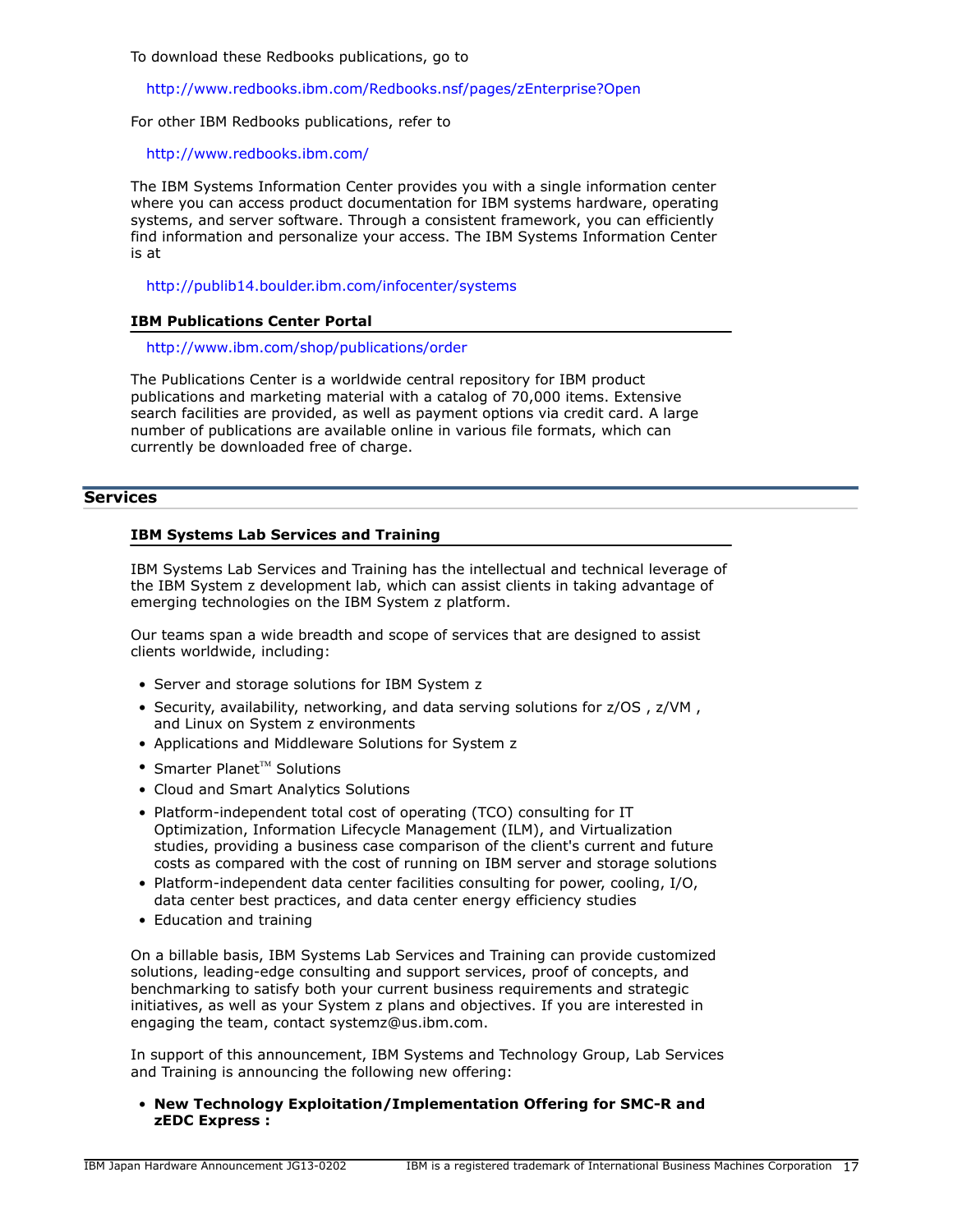This offering is designed to:

- Provide network design and implementation assistance on the zEC12 and zBC12 to help utilize Shared Memory Communications-Remote Direct Memory Access (SMC-R) in z/OS V2.1 and the 10GbE RoCE Express feature for optimized network communications
- Provide Systems Infrastructure implementation assistance on zEC12 and zBC12 to help enable zEnterprise Data Compression (zEDC) for z/OS V2.1 and the zEDC Express feature, which are designed to help provide highperformance, low-latency data compression without significant CPU overhead

In addition, IBM Systems and Technology Group, Lab Services and Training can assist you with your System z migration requirements. Our experienced Lab Services consultants can provide new clients a quick start approach to moving forward with their new hardware investment. For existing clients, they can develop a customized migration plan, help manage the application environment, and provide assistance when upgrading hardware and software levels in a complex enterprise that may include z/OS , z/VM , and Linux on System z .

To find out more about the IBM System z portfolio and other related products and services, contact systemz@us.ibm.com or visit

# <http://www.ibm.com/systems/services/labservices>

**IBM Systems and Technology Group, Lab Services and Technical Training** supports many IBM offerings. These include both introduction and advanced classes in z/OS , z/VM , and Linux on System z , as well as our hardware update classes.

For additional information on these classes and STG events in your region, visit

# <http://www.ibm.com/training>

#### **IBM Global Technology Services - IBM Facilities Cabling Services**

IBM Global Technology Services offers a set of solutions that can help with the setup of a high-availability, resilient cabling network for your data center. IBM Facilities Cabling Services (Service Offering ID: 6950-94D) provides the IBM Fiber Transport System (Service Product ID: 6948-83G) and the ESCON® to FICON migration (Service Product ID: 6948-97D) to facilitate a seamless integration of your System z in a new or existing data center infrastructure:

- **IBM Facilities Cabling Services fiber transport system** is a structured service that provides comprehensive connectivity planning as well as onsite consultation, installation, and integration of the fiber optic cabling infrastructure for enterprise data centers. It includes assessment, design, and planning for data centers, storage area networks, and server farms, for single-mode and multimode fiber optic cabling solutions.
- **IBM Facilities Cabling Services ESCON to FICON migration** is a strategic simplification solution that allows customers to enjoy the benefits of deploying 100% FICON channels on the host while maintaining access to ESCON (and B/T) devices supporting select mission-critical applications. This approach simplifies the future System z cutover, streamlines ongoing operations, and provides you with greater flexibility to manage the transition to a FICON-only environment in the future.

An additional benefit of ESCON to FICON migration is the reduction of space, power, maintenance and cooling expenses associated with ESCON director technology.

IBM Facilities Cabling Services offers solutions in addition to the IBM Fiber Transport System and the ESCON to FICON migration such as Smarter Enterprise Connectivity, Passive Optical LAN and Cabling Infrastructure Audit, and Health Checks.

Additional information about IBM Facilities Cabling Services offerings and capabilities is available by contacting cabling@us.ibm.com. Refer also to: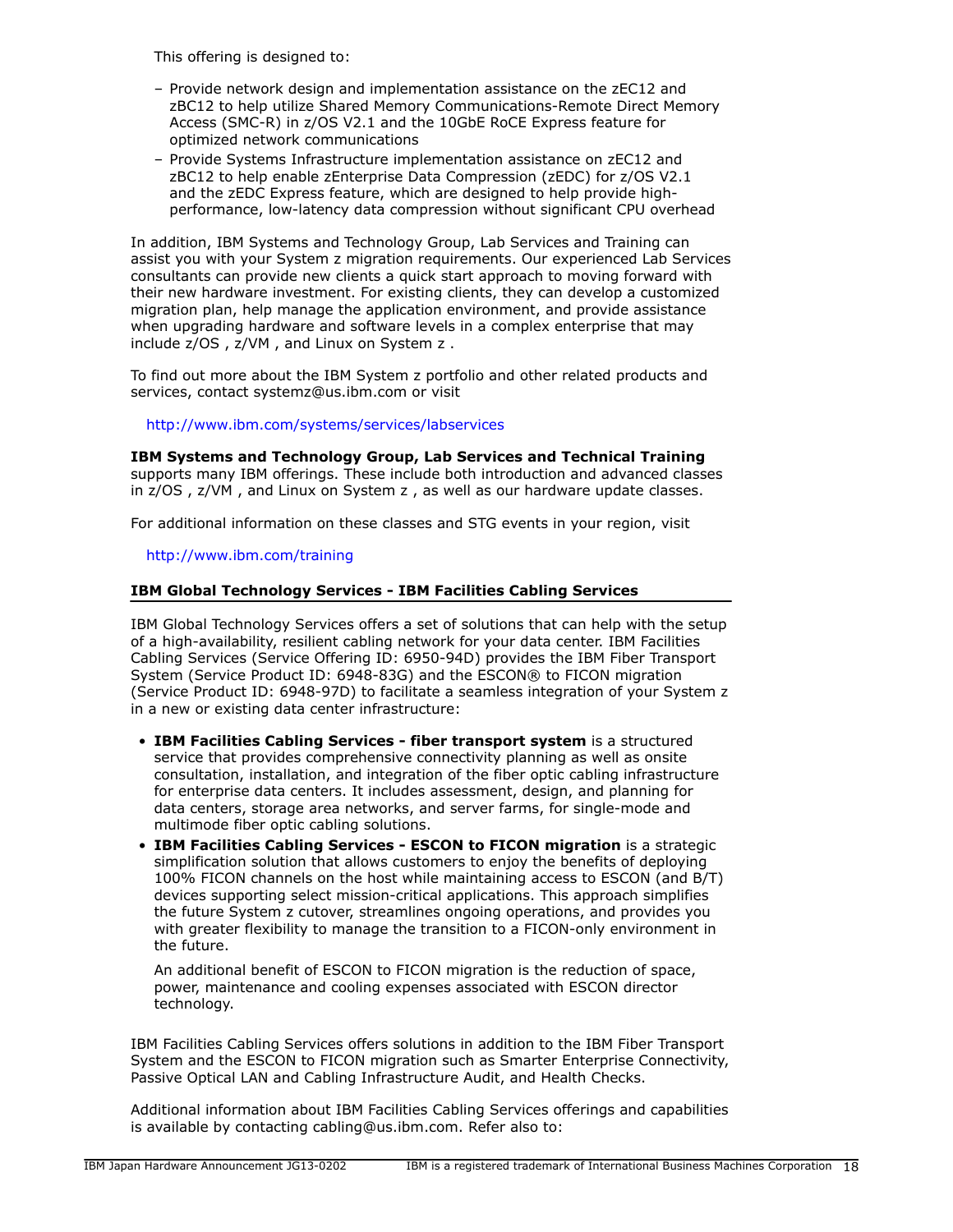• IBM Facilities Cabling Services

[http://www-935.ibm.com/services/us/en/it-services/facilities-cabling](http://www-935.ibm.com/services/us/en/it-services/facilities-cabling-services.html)[services.html](http://www-935.ibm.com/services/us/en/it-services/facilities-cabling-services.html)

#### **Services**

#### **Global Technology Services**

IBM services include business consulting, outsourcing, hosting services, applications, and other technology management.

These services help you learn about, plan, install, manage, or optimize your IT infrastructure to be an on-demand business. They can help you integrate your highspeed networks, storage systems, application servers, wireless protocols, and an array of platforms, middleware, and communications software for IBM and many non-IBM offerings. IBM is your one-stop shop for IT support needs.

For details on available services, contact your IBM representative or visit

<http://www.ibm.com/services/>

For details on available IBM Business Continuity and Recovery Services, contact your IBM representative or visit

<http://www.ibm.com/services/continuity>

For details on education offerings related to specific products, visit

<http://www.ibm.com/services/learning/index.html>

Select your country, and then select the product as the category.

# <span id="page-18-0"></span>**Technical information**

#### **Specified operating environment**

#### *Physical specifications*

#### *Standards*

The 10GbE RoCE Express feature (#0411) is designed to conform to the following standards:

- RoCE uses the InfiniBand Trade Association-defined (IBTA-defined) transport headers and invariant (end-to-end) cyclical redundancy checking (CRC) (adapterto-adapter) to protect the InfiniBand transport payload. Refer to the supplement to the InfiniBand Architecture Specification Volume 1 Release 1.2.1, Annex A16 for details.
- RoCE uses the IEEE-assigned EtherType of 0x8915.
- The 10 GbE-capable switch must have Pause frame enabled as defined by the IEEE 802.3x standard.
- 10 Gigabit Ethernet (10GBASE-SR)

IEEE 802.3ae IEEE 802.1q IEEE 802.3x - flow control DIX Version 2 (DIX V2)

The 10GbE RoCE Express feature (#0411) has the following characteristics:

- Data rate: 10 gigabits per second (10 Gbps)
- Operating mode: Full duplex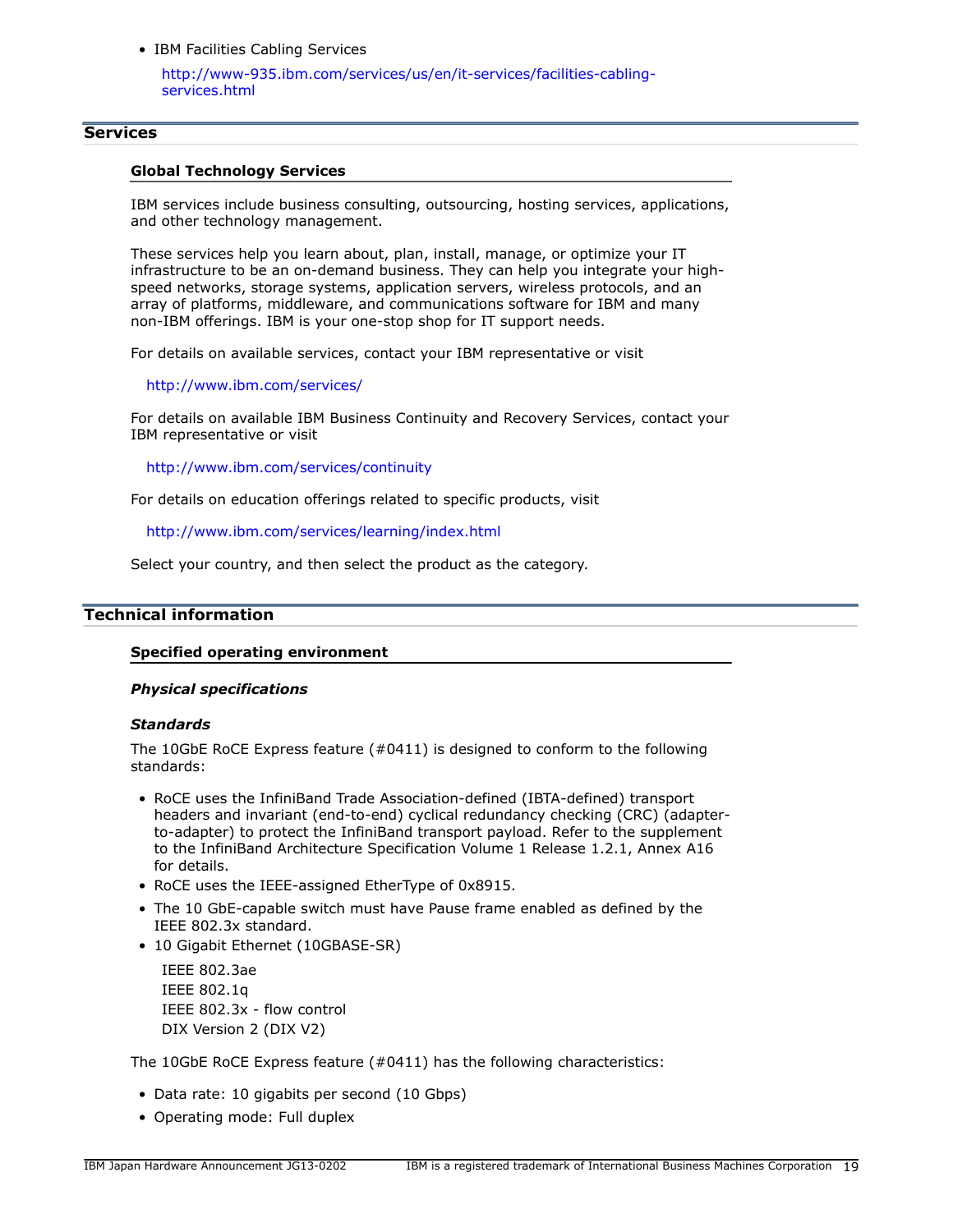- Maximum transmission unit (MTU): 10GbE RoCE Express is restricted to an InfiniBand transport MTU of 1K bytes (1024 bytes).
- Connector type: LC Duplex
- Port count: Two short reach (SR) ports (one port exploited by z/OS )
- Cable type: Multimode fiber optic cabling (50 or 62.5 micron)
- Unrepeated distance:
	- With 50 micron fiber at 2000 MHz-km (OM3): 300 meters (984 feet)
	- With 50 micron fiber at 500 MHz-km (OM2): 82 meters (269 feet)
	- With 62.5 micron fiber at 200 MHz-km (OM1): 33 meters (108 feet)

The OSA-Express5S features (#0413, #0414, #0415, #0416, #0417) are designed to conform to the following standards:

• 10 Gigabit Ethernet (10GBASE-LR, 10GBASE-SR)

```
IEEE 802.3ae
IEEE 802.1q
IEEE 802.3x - flow control
DIX Version 2 (DIX V2)
```
• Gigabit Ethernet (1000BASE-LX, 1000BASE-SX)

IEEE 802.3ac IEEE 802.1q IEEE 802.3x - flow control IEEE 802.3z DIX Version 2 (DIX V2)

• Ethernet (1000BASE-T)

IEEE 802.1p IEEE 802.1q IEEE 802.3ab IEEE 802.3ac IEEE 802.3u IEEE 802.3x - flow control DIX Version 2 (DIX V2)

The OSA-Express5S features have the following characteristics:

# **OSA-Express5S 10 Gigabit Ethernet LR (long reach) (#0415)**

- Data rate: 10 gigabits per second (10 Gbps)
- Operating mode: Full duplex
- Defined as: CHPID types OSD and OSX
- Maximum transmission unit (MTU) for 802.3: 1492 bytes, DIX V2: 1500 bytes, jumbo frames: 9000 bytes
- Connector type: LC Duplex
- Port count: One LR port
- Cable type: Single-mode fiber optic cabling (9 micron)
- Unrepeated distance: 10 km (6.2 miles)

# **OSA-Express5S 10 Gigabit Ethernet SR (short reach) (#0416)**

- Data rate: 10 gigabits per second (10 Gbps)
- Operating mode: Full duplex
- Defined as: CHPID types OSD and OSX
- Maximum transmission unit (MTU) for 802.3: 1492 bytes, DIX V2: 1500 bytes, jumbo frames: 9000 bytes
- Connector type: LC Duplex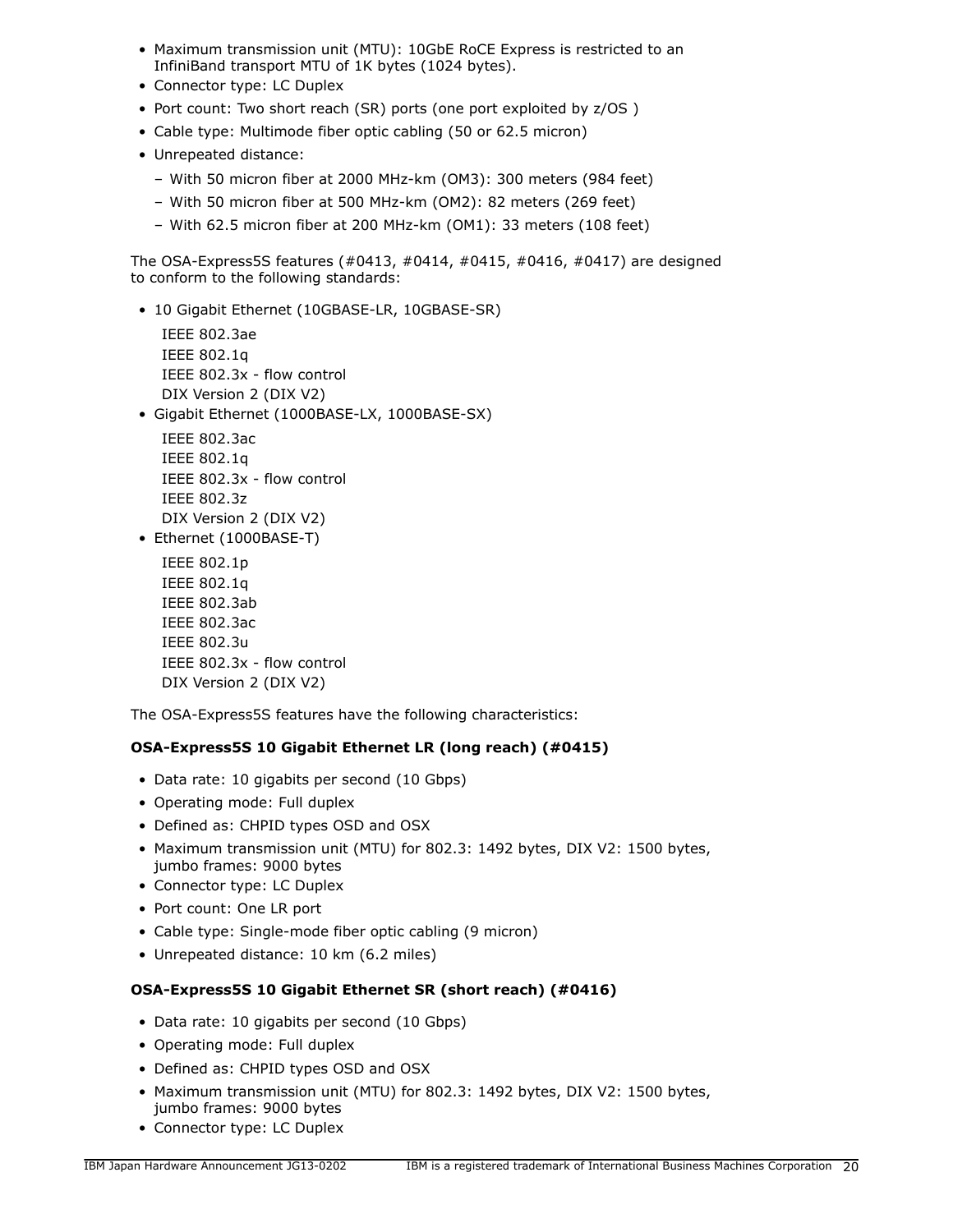- Port count: One SR port
- Cable type: Multimode fiber optic cabling (50 or 62.5 micron)
- Unrepeated distance:
	- With 50 micron fiber at 2000 MHz-km (OM3): 300 meters (984 feet)
	- With 50 micron fiber at 500 MHz-km (OM2): 82 meters (269 feet)
	- With 62.5 micron fiber at 200 MHz-km (OM1): 33 meters (108 feet)

# **OSA-Express5S Gigabit Ethernet LX (long wavelength) (#0413)**

- Data rate: 1000 Mbps (1 Gbps)
- Operating mode: Full duplex
- Defined as: CHPID type OSD
- Maximum transmission unit (MTU) for 802.3: 1492 bytes, DIX V2: 1500 bytes, jumbo frames: 9000 bytes
- Connector type: LC Duplex
- Port count: Two LX ports per feature
- Cable type: Single-mode fiber optic cabling (9 micron)
- Unrepeated distance: 5 km (3.1 miles)

# **OSA-Express5S Gigabit Ethernet SX (short wavelength) (#0414)**

- Data rate: 1000 Mbps (1 Gbps)
- Operating mode: Full duplex
- Defined as: CHPID type OSD
- Maximum transmission unit (MTU) for 802.3: 1492 bytes, DIX V2: 1500 bytes, jumbo frames: 9000 bytes
- Connector type: LC Duplex
- Port count: Two SX ports
- Cable type: Multimode fiber optic cabling (50 or 62.5 micron)
- Unrepeated distance:
	- With 50 micron fiber at 500 MHz-km (OM2): 550 meters (1804 feet)
	- With 62.5 micron fiber at 200 MHz-km (OM1): 275 meters (902 feet)

# **OSA-Express5S 1000BASE-T Ethernet (#0417)**

- Data rate: 100 or 1000 Mbps
- Operating modes: Autonegotiate, full duplex
- Defined as: CHPID types OSC, OSD, OSE, OSM, OSN
- Maximum transmission unit (MTU) for 802.3: 1492 bytes, DIX V2: 1500 bytes, jumbo frames: 9000 bytes (1000 Mbps only)
- Connector type: RJ-45
- Port count: Two 1000BASE-T ports
- Cable type: EIA/TIA Category 5 Unshielded Twisted Pair (UTP) cable with a maximum length of 100 meters (328 feet)

# *Operating environment*

# *Homologation*

This product is not certified for direct connection by any means whatsoever to interfaces of public telecommunications networks. Certification may be required by law prior to making any such connection. Contact an IBM representative or reseller for any questions.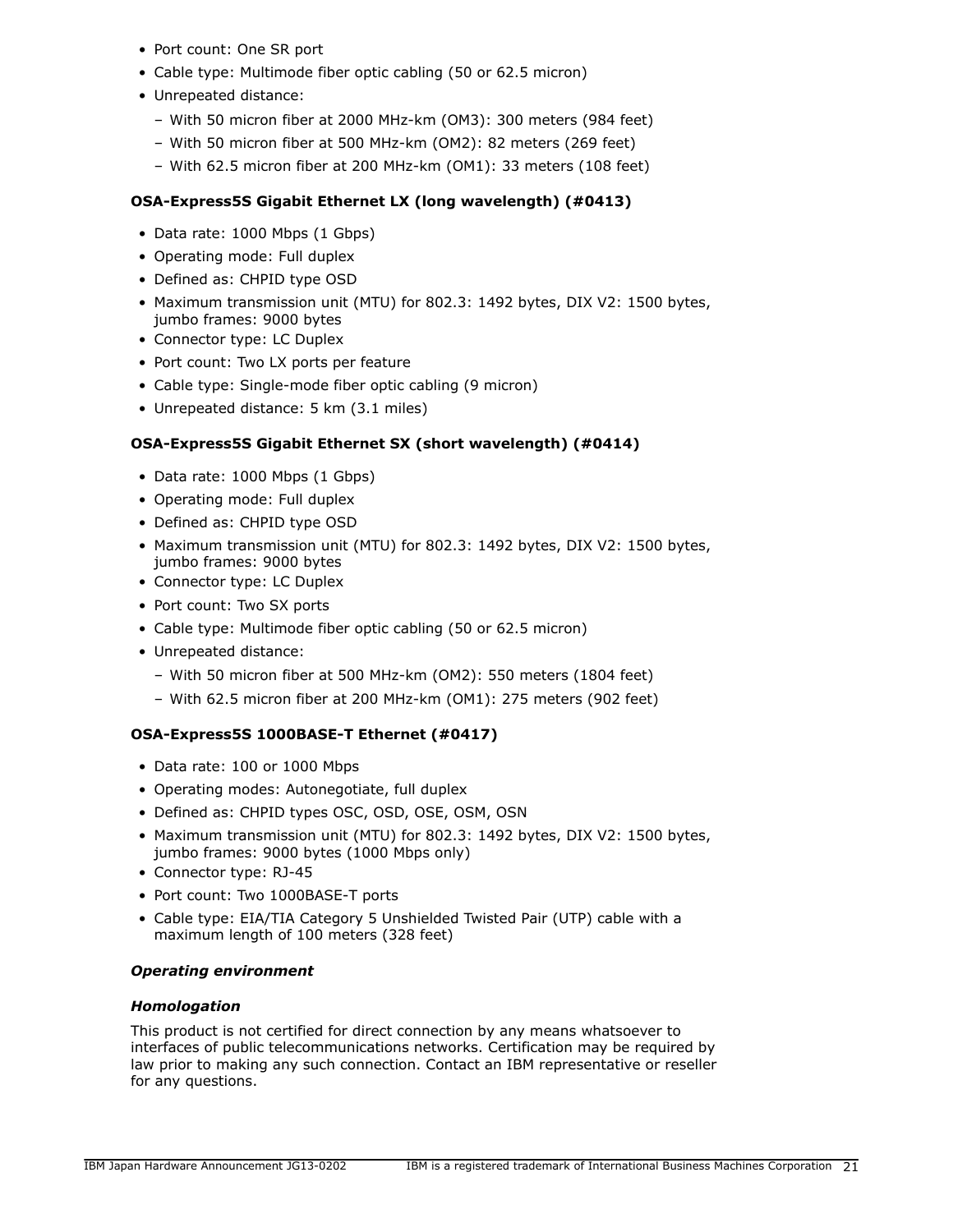#### <span id="page-21-0"></span>*Hardware requirements*

The hardware requirements for the zEC12 and its features and functions are identified. **A new driver level is required.**

You should review the PSP buckets for minimum Machine Change Levels (MCLs) and software PTF levels before IPLing operating systems.

#### **HMC support**

The new functions available on the Hardware Management Console (HMC) version 2.12.1 are described in this announcement. The HMC version 2.12.1 also supports the systems listed in the table below.

|                 | Machine | Firmware | <b>SE</b> |
|-----------------|---------|----------|-----------|
| Family          | type    | driver   | version   |
| ZEC12           | 2827    | 15       | 2.12.1    |
| ZEC12           | 2827    | 12       | 2.12.0    |
| ZBC12           | 2828    | 15       | 2.12.1    |
| z196            | 2817    | 93       | 2.11.1    |
| z114            | 2818    | 93       | 2.11.1    |
| $Z10^{TM}$ EC   | 2097    | 79       | 2.10.2    |
| $z10$ BC        | 2098    | 79       | 2.10.2    |
| $Z9^{\circ}$ EC | 2094    | 67       | 2.9.2     |
| $Z9$ BC         | 2096    | 67       | 2.9.2     |
| z990            | 2084    | 55       | 1.8.2     |
| z890            | 2086    | 55       | 1.8.2     |
| z900            | 2064    | 3G       | 1.7.3     |
| z800            | 2066    | 3G       | 1.7.3     |

#### **Common Cryptographic Architecture (CCA) enhancements:** When the Crypto Express PCIe adapter is configured as a CCA coprocessor, the cryptographic enhancements identified in this announcement apply to the following:

| Family           | Machine<br>type | Firmware<br>driver | SE<br>version |
|------------------|-----------------|--------------------|---------------|
| ZBC12            | 2828            | 15                 | 2.12.1        |
| ZEC12            | 2827            | 15                 | 2.12.1        |
| z196             | 2817            | 93 MCL             | 2.11.1        |
| z <sub>114</sub> | 2818            | <b>MCL</b><br>93.  | 2.11.1        |

**IBM Enterprise PKCS #11 (EP11) enhancements:** When the Crypto Express4S PCIe adapter is configured as an EP11 coprocessor, the cryptographic enhancements identified in this announcement apply to the following:

| Family | Machine | Firmware | SE.     |
|--------|---------|----------|---------|
|        | type    | driver   | version |
| ZBC12  | 2828    | 15       | 2.12.1  |
| ZFC12  | 2827    | 15       | 2 12 1  |

# **Machine Change Levels (MCLs) may be required.**

Descriptions of the MCLs are available now on Resource Link .

Access Resource Link at

<http://www.ibm.com/servers/resourcelink>

MCLs are designed to be applied concurrently. Contact IBM service personnel for further information.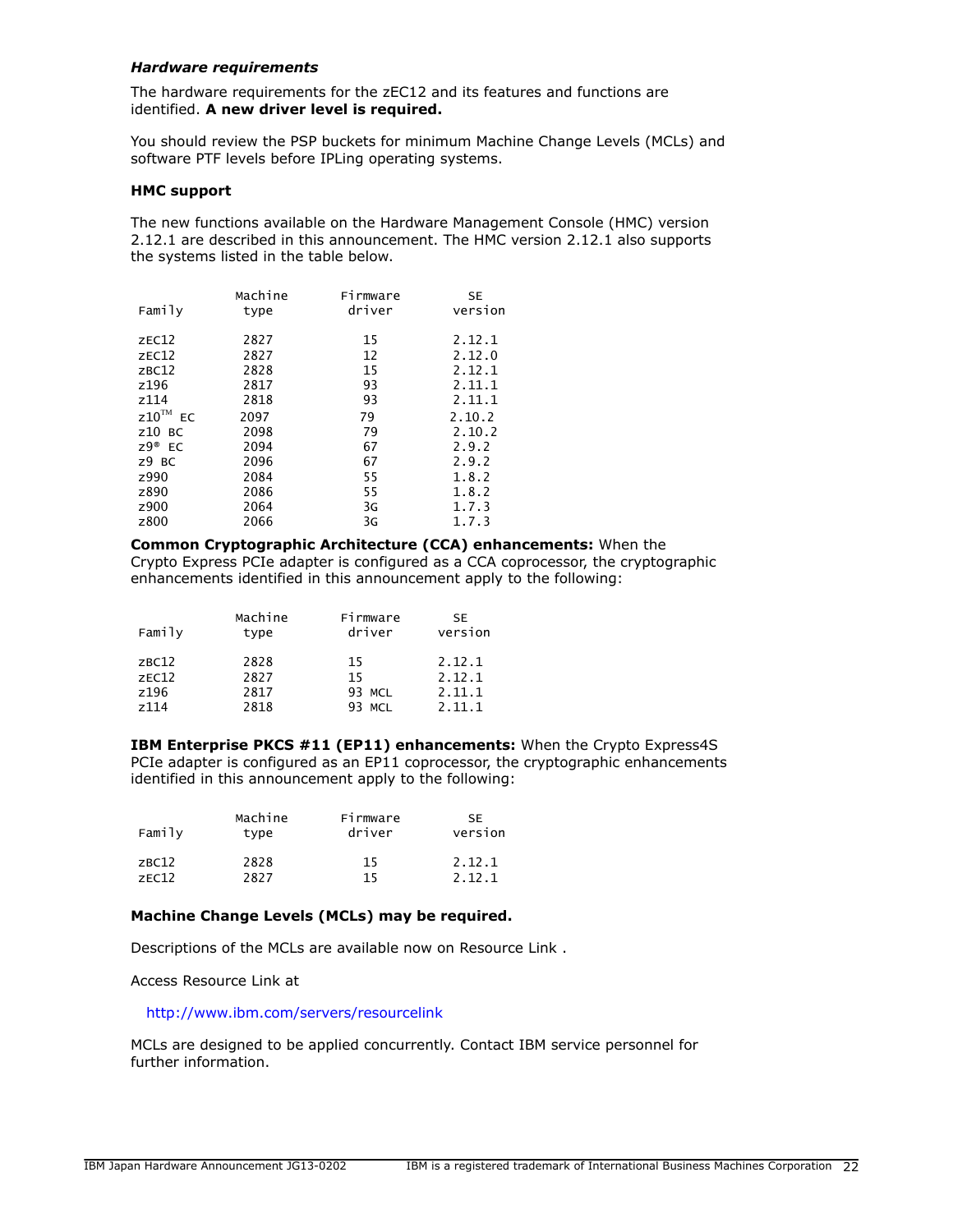# **Peripheral hardware and device attachments**

IBM devices previously attached to zEC12, z196, z114, z10 , and z9 servers are supported for attachment to zEC12 channels, unless otherwise noted. The subject I/ O devices must meet the FICON and Fibre Channel Protocol (FCP) architectures to be supported. I/O devices that meet OEMI architecture requirements are supported only using an external converter. Prerequisite Engineering Change Levels may be required. For further detail, contact IBM service personnel.

While the zEC12 supports devices as described above, IBM does not commit to provide support or service for an IBM device that has reached its End of Service effective date as announced by IBM .

**Note:** IBM cannot confirm the accuracy of performance, compatibility, or any other claims related to non-IBM products. Questions regarding the capabilities of non-IBM products should be addressed to the suppliers of those products.

Information on switches and directors qualified for IBM System z FICON and FCP channels can be found in the Library, Hardware products for servers, Switches and directors qualified for IBM System z FICON and FCP channels section of Resource Link .

# <http://www.ibm.com/servers/resourcelink/>

# <span id="page-22-0"></span>*Software requirements*

**IBM zEnterprise EC12 (zEC12)** requires at a minimum:

- z/OS V2.1.
- z/OS V1.13 with PTFs.
- z/OS V1.12 with PTFs.
- z/OS V1.11 with the Lifecycle Extension for z/OS V1.11 with required maintenance (1).
- z/OS V1.10 with the Lifecycle Extension for z/OS V1.10 with required maintenance (2).

After September 30, 2013, an extended support contract for z/OS V1.10 will be required. Contact your IBM representative for details.

- z/VM V6.3 with PTFs.
- z/VM V6.2 with PTFs.
- z/VM V5.4 with PTFs.
- z/VSE V5.1 with PTFs.
- z/VSE V4.3 with PTFs.
- z/TPF V1.1.
- Linux on System z distributions:
	- SUSE Linux Enterprise Server (SLES): SLES 11 and SLES 10.
	- Red Hat Enterprise Linux (RHEL): RHEL 6 and RHEL 5.

#### For z/OS :

- 1.z/OS V1.11 supports zBC12. However, z/OS V1.11 support was withdrawn September 30, 2012. With the z/OS Lifecycle Extension (5657-A01), z/OS V1.11 supports the zBC12. Speak with your IBM representative for details. No exploitation of new zBC12 functions is available with z/OS V1.11. Certain functions and features of the zBC12 require later releases of z/OS . For the complete list of software support, see the PSP buckets and the software requirements listed. For more information on the IBM Lifecycle Extension for z/ OS V1.11, refer to Software Announcement [AP12-0025](http://www.ibm.com/common/ssi/cgi-bin/ssialias?infotype=an&subtype=ca&appname=gpateam&supplier=872&letternum=ENUSAP12-0025), dated April 11, 2012 .
- 2.z/OS V1.10 supports zBC12. However, z/OS V1.10 support was withdrawn September 30, 2011. With the z/OS Lifecycle Extension (5656-A01), z/OS V1.10 supports the zBC12. Speak with your IBM representative for details.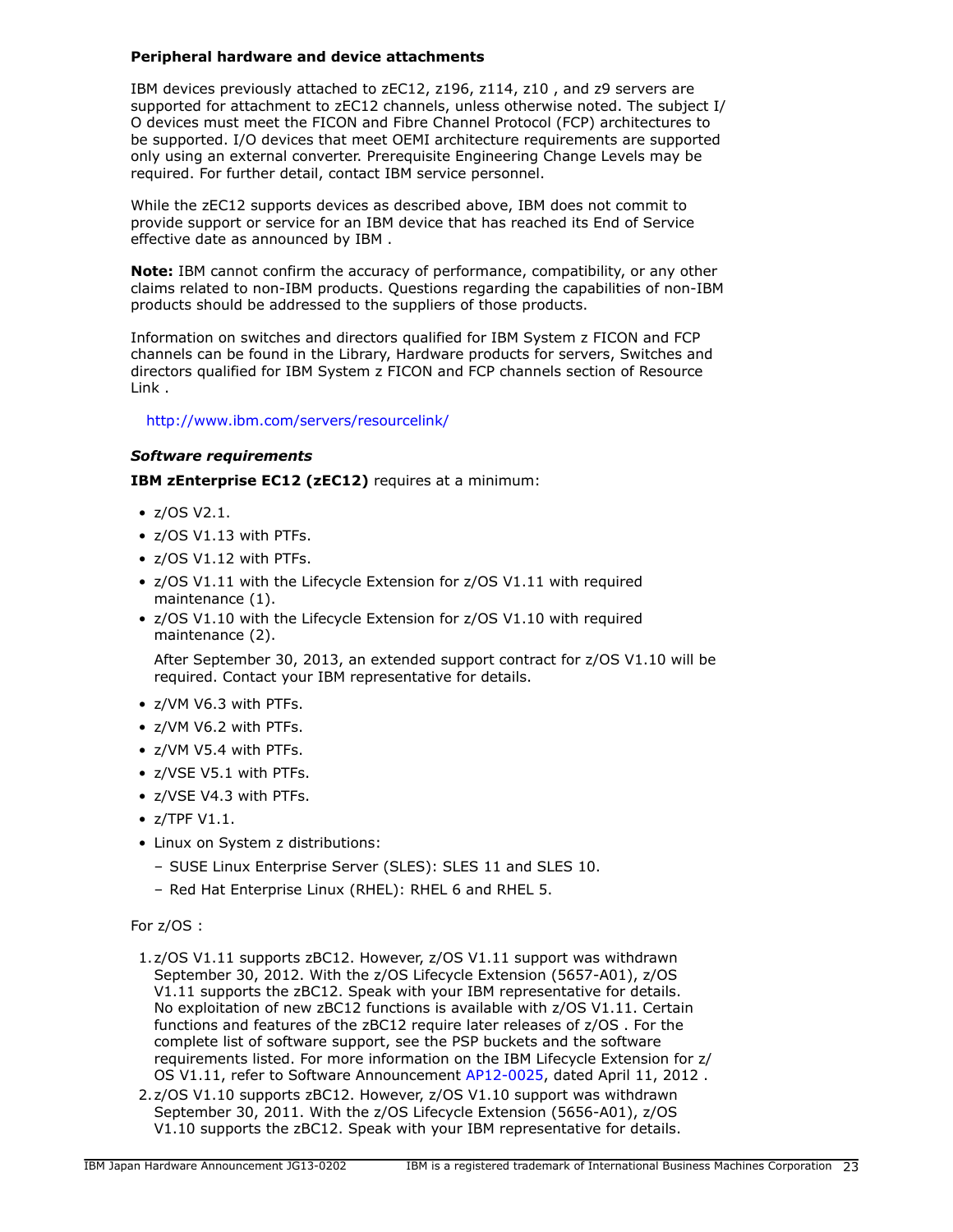No exploitation of new zBC12 functions is available with z/OS V1.10. Certain functions and features of the zBC12 require later releases of z/OS . For the complete list of software support, see the PSP buckets and the software requirements listed. For more information on the IBM Lifecycle Extension for z/ OS V1.10, refer to Software Announcement [AP11-0002](http://www.ibm.com/common/ssi/cgi-bin/ssialias?infotype=an&subtype=ca&appname=gpateam&supplier=872&letternum=ENUSAP11-0002), dated February 15, 2011 . After September 30, 2013, z/OS V1.12 will require extended support.

#### **LPAR enhancement to provide physical capacity limit enforcement** requires at a minimum:

- z/OS V2.1 with PTFs.
- z/OS V1.13 with PTFs.
- z/OS V1.12 with PTFs.
- z/VM V6.3 with PTFs.

# **Exploitation of 2 GB pages** requires at a minimum:

- z/OS V2.1.
- z/OS V1.13 with the z/OS V1.13 RSM Enablement Offering web deliverable and PTFs installed. The web deliverable is available at

<http://www.ibm.com/systems/z/os/zos/downloads/>

# **IBM zAware (#0011)** requires at a minimum:

- z/OS V2.1.
- z/OS V1.13 with PTFs.

**Note:** z/OS V1.13 LPARs on prior server generations (for example, z196, z114, or z10 ) can provide data to the IBM zAware LPAR if they have the PTFs installed and are configured to exploit IBM zAware.

# **zEDC Express (#0420) for compression acceleration** requires at a minimum:

- z/OS V2.1 with PTFs and the zEDC for z/OS feature.
- z/OS V1.13 with PTFs (software decompression support only).
- z/OS V1.12 with PTFs (software decompression support only).

For availability of support for SMF log data refer to the [Planned availability date](#page-2-1) section.

# **10GbE RoCE Express (#0411)** requires at a minimum:

- z/OS V2.1 with PTFs.
- z/OS V1.13 with PTFs (compatibility support only).
- z/OS V1.12 with PTFs (compatibility support only).
- Linux on System z distributions:
	- IBM is working with its Linux distribution partners to include support in future Linux on System z distribution releases.

**Crypto Express CCA enhancements** when the PCIe adapter is configured as CCA coprocessor (supported on zBC12 and select zEC12, z196, and z114 servers): Export TDES key under AES transport key, Diversified Key Generation CBC, IPEK, RKX key wrapping method, and Integration of UDX into CCA require at a minimum:

- z/OS V2.1 with the Cryptographic Support for z/OS V1R13-z/OS V2R1 web deliverable (FMID HCR77A1).
- z/OS V1.13 with the Cryptographic Support for z/OS V1R13-z/OS V2R1 web deliverable (FMID HCR77A1).
- z/VM V6.3 for guest exploitation.
- z/VM V6.2 with PTFs for guest exploitation.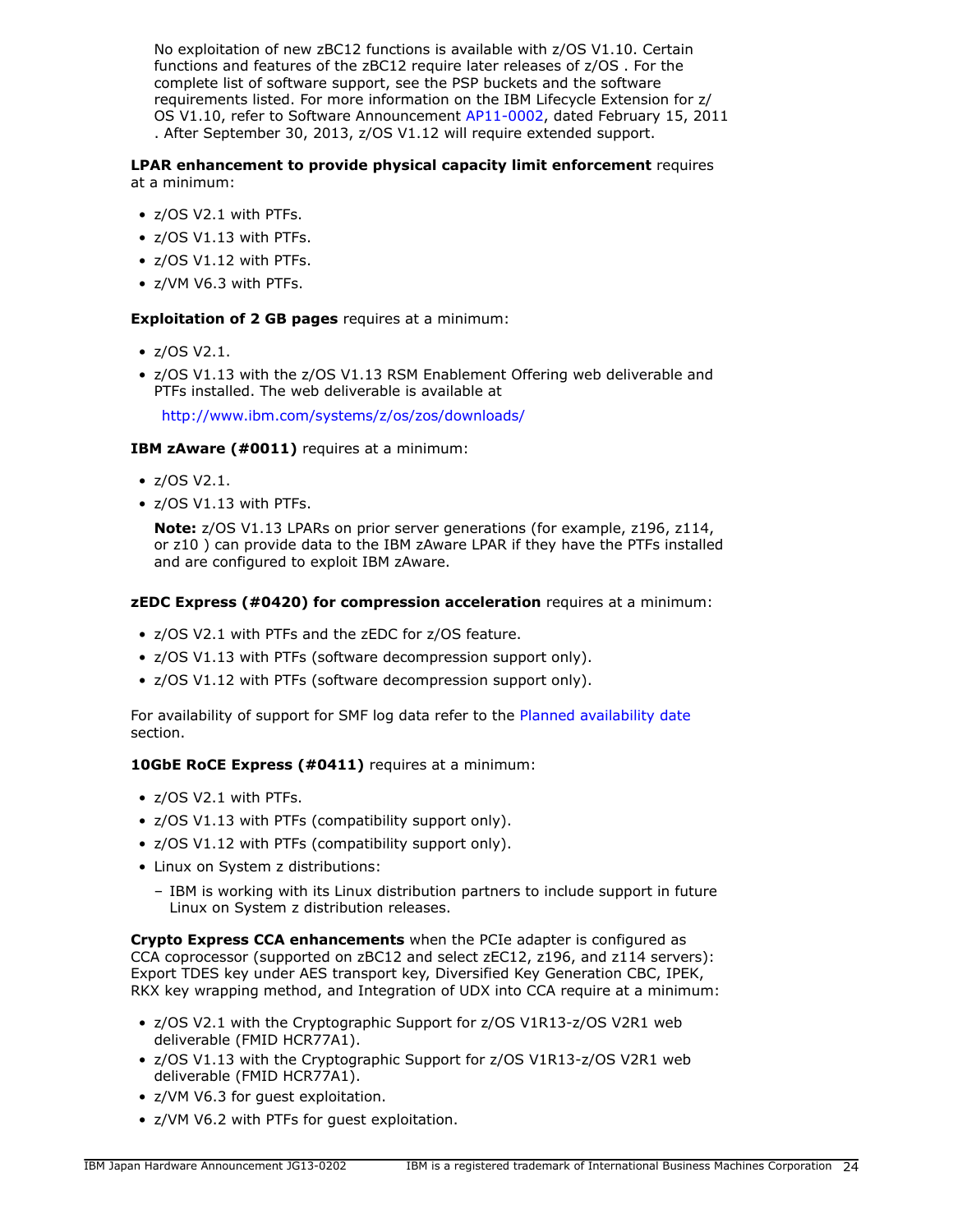• z/VM V5.4 with PTFs for guest exploitation.

**Crypto Express4S (#0865) EP11 enhancements** when the Crypto Express4S PCIe adapter is configured as an EP11 coprocessor (supported on zBC12 and select zEC12 servers): PKCS #11 v2.1 PSS, EP11 Key agreement algorithms, and Offload Generation of Domain Parameters require at a minimum:

- z/OS V2.1 with the Cryptographic Support for z/OS V1R13-z/OS V2R1 web deliverable (FMID HCR77A1).
- z/OS V1.13 with the Cryptographic Support for z/OS V1R13-z/OS V2R1 web deliverable (FMID HCR77A1).
- z/VM V6.3 for guest exploitation.
- z/VM V5.4 with PTFs for guest exploitation.

**Crypto Express4S (#0865) exploitation** including Enterprise Security PKCS #11- Hardware Security Module (HSM), DUKPT for MAC and Data Encryption, Cipher Text Translate CCA Verb, PKDS/TKDS Constraint Relief, Random Number Cache, FIPS on Demand, and Wrapping Keys with Strong Keys require at a minimum:

- z/OS V2.1.
- z/OS V1.13 with the Cryptographic Support for z/OS V1R12-V1R13 web deliverable (FMID HCR77A0).
- z/OS V1.12 with the Cryptographic Support for z/OS V1R12-V1R13 web deliverable (FMID HCR77A0).
- z/VM V6.3 for guest exploitation.
- z/VM 5.4 with PTFs for guest exploitation.

#### **Crypto Express4S (#0865) toleration,** which treats Crypto Express4S

cryptographic coprocessors and accelerators as Crypto Express3 coprocessors and accelerators, requires at a minimum:

- z/OS V2.1 with PTFs.
- z/OS V1.13 with PTFs.
- z/OS V1.12 with PTFs.
- z/OS V1.11 with the Lifecycle Extension for z/OS V1.11 with either the Cryptographic Support for z/OS V1R9-V1R11 web deliverable (FMID HCR7770) and PTFs; or the Cryptographic Support for z/OS V1R10-V1R12 web deliverable (FMID HCR7780) and PTFs; or the Cryptographic Support for z/OS V1R11-V1R13 web deliverable (FMID HCR7790) and PTFs.
- z/OS V1.10 with the Lifecycle Extension for z/OS V1.10 with either the Cryptographic Support for z/OS V1R9-V1R11 web deliverable (FMID HCR7770) and PTFs or the Cryptographic Support for z/OS V1R10-V1R12 web deliverable (FMID HCR7780) and PTFs.
- z/VM V6.3 for guest exploitation.
- z/VM 5.4 with PTFs for guest exploitation.
- z/VSE V5.1 with PTFs.
- Linux on System z distributions:
	- SLES 11 SP1 (maintenance update) and SLES 10 SP4 (maintenance update).
	- RHEL 6.2 and RHEL 5.8.
	- For secure-key cryptography with Linux on System z , CCA 4.2 is available. For details see

<http://www.ibm.com/security/cryptocards/pciecc/ordersoftware.shtml>

**Crypto Express3 (#0864, #0871) toleration,** if carried forward, requires at a minimum:

- z/OS V1.12 with PTFs.
- z/OS V1.11 with the Lifecycle Extension for z/OS V1.11 with PTFs (1).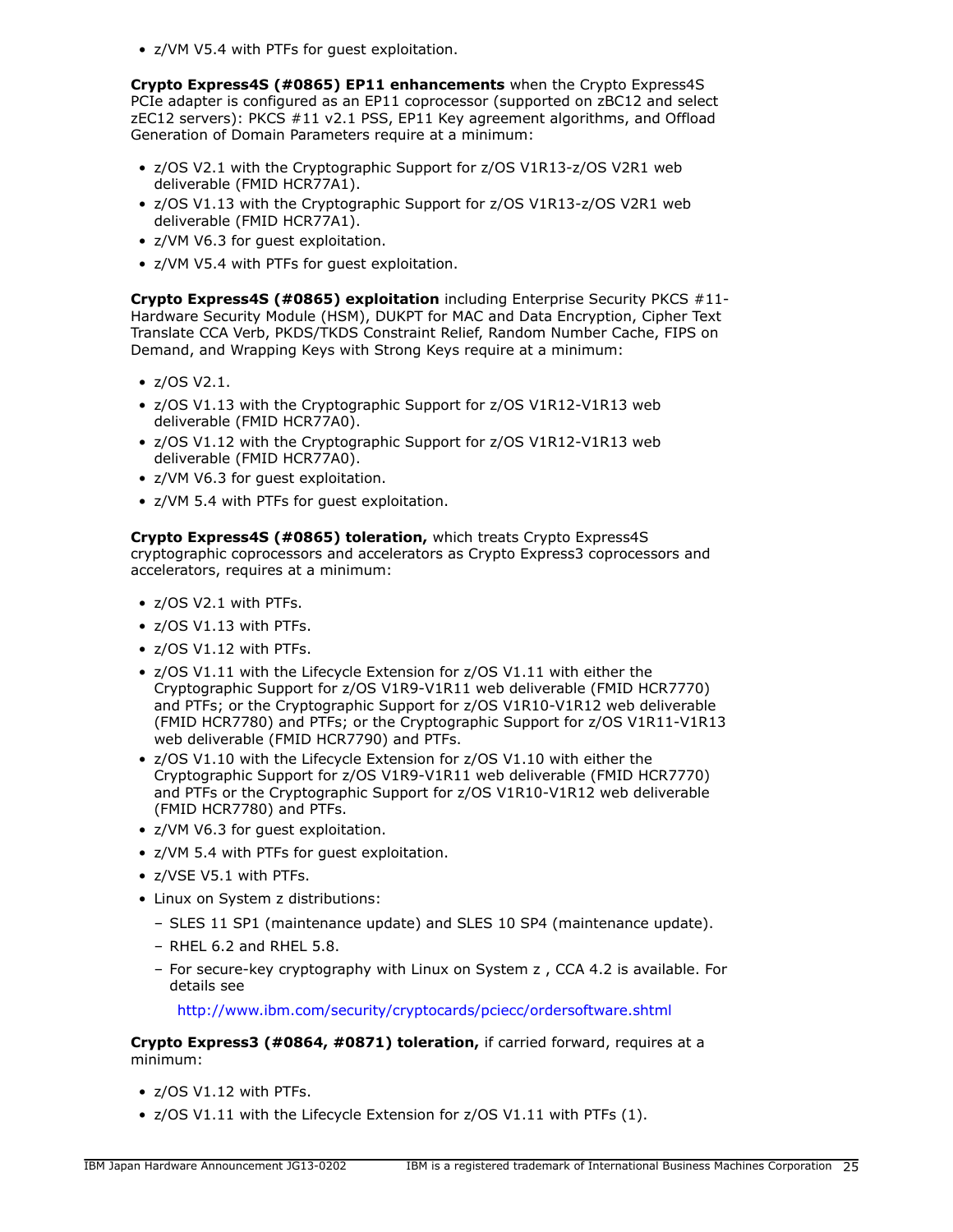- z/OS V1.10 with the Lifecycle Extension for z/OS V1.10 with PTFs (2).
- z/VM V6.3 for guest exploitation.
- z/VM 5.4 with PTFs for guest exploitation.
- z/VSE 5.1 with PTFs.
- z/VSE 4.3 with PTFs.
- Linux on System z distributions:
	- SLES 11 SP1 (maintenance update).
	- SLES 10 SP4 (maintenance update).
	- RHEL 6.2.
	- RHEL 5.8.

For secure-key cryptography with Linux on System z , CCA 4.2 is available. For details refer to

<http://www.ibm.com/security/cryptocards/pciecc/ordersoftware.shtml>

24k subchannel support for FICON Express8S, FICON Express8, and the FICON Express4 features when defined as CHPID type FC requires at a minimum:

- z/OS V2.1 with PTFs.
- z/OS V1.13 with PTFs.
- z/OS V1.12 with PTFs.
- z/OS V1.11 with the Lifecycle Extension for z/OS V1.11 with PTFs (1).
- z/OS V1.10 with the Lifecycle Extension for z/OS V1.10 with PTFs (2).
- z/VM V5.4.
- Linux on System z distributions:
	- SLES 11 and SLES 10.
	- RHEL 6 and RHEL 5.

**T10-DIF support** by the FICON Express8S and FICON Express8 features when defined as CHPID type FCP on zEC12, zBC12, z196, and z114 requires at a minimum:

- z/VM 6.2 for guest exploitation.
- z/VM 5.4 with PTFs for guest exploitation.
- Linux on System z distributions:
	- SLES11 SP2 (DIF and DIX).
	- RHEL 6.4 (DIF only).

# **FICON Express8S (CHPID type FCP) (#0409, #0410) support of hardware data router** requires at a minimum:

- z/VM V6.3 for guest exploitation.
- Linux on System z distributions:
	- SLES 11 SP3.
	- RHEL 6.4.

# **GRS FICON CTC toleration** requires at a minimum:

- z/OS V2.1.
- z/OS V1.13 with PTFs.
- z/OS V1.12 with PTFs.
- z/OS V1.11 with the Lifecycle Extension for z/OS 1.11 with PTFs (1).
- z/OS V1.10 with the Lifecycle Extension for z/OS 1.10 with PTFs (2).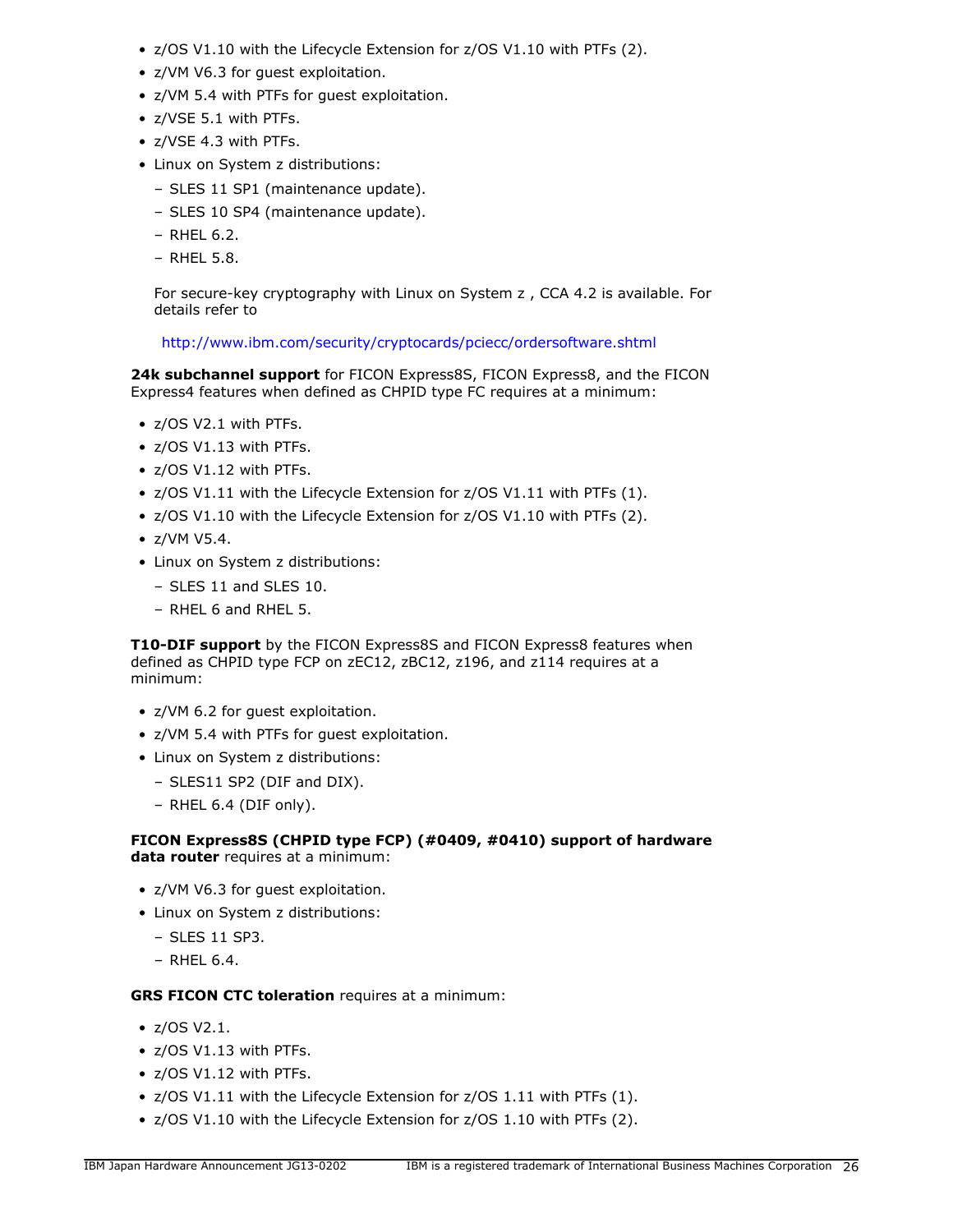# **OSA-Express5S GbE LX (#0413) and GbE SX (#0414)** require at minimum:

CHPID type OSD with exploitation of two ports per CHPID:

- z/OS V2.1.
- z/OS V1.13.
- z/OS V1.12.
- z/OS V1.11 with the Lifecycle Extension for z/OS V1.11 with PTFs (1).
- z/OS V1.10 with the Lifecycle Extension for z/OS V1.10 with PTFs (2).
- z/VM V6.3.
- z/VM V6.2 with PTFs.
- z/VM V5.4 with PTFs.
- z/VSE V5.1.
- z/VSE V4.3.
- z/TPF V1.1 PUT 5.
- Linux on System z distributions:
	- SLES 11 and SLES 10 SP2.
	- RHEL 6 and RHEL 5.2.

CHPID type OSD without maximum port exploitation (one port on the PCIe adapter is available for use):

- z/OS V2.1.
- z/OS V1.13.
- z/OS V1.12.
- z/OS V1.11 with the Lifecycle Extension for z/OS V1.11 with PTFs (1).
- z/OS V1.10 with the Lifecycle Extension for z/OS V1.10 with PTFs (2).
- z/VM V6.3.
- z/VM V6.2 with PTFs.
- z/VM V5.4.
- z/VSE V5.1.
- z/VSE V4.3.
- z/TPF V1.1 PUT 5.
- Linux on System z distributions:
	- SLES 11 and SLES 10.
	- RHEL 6 and RHEL 5.

# **OSA-Express5S 10 GbE LR (#0415) and 10 GbE SR (#0416)** require at a minimum:

CHPID type OSD:

- z/OS V2.1.
- z/OS V1.13.
- z/OS V1.12.
- z/OS V1.11 with the Lifecycle Extension for z/OS V1.11 with PTFs (1).
- z/OS V1.10 with the Lifecycle Extension for z/OS V1.10 with PTFs (2).
- z/VM V6.3.
- z/VM V6.2 with PTFs.
- z/VM V5.4.
- z/VSE V5.1.
- z/VSE V4.3.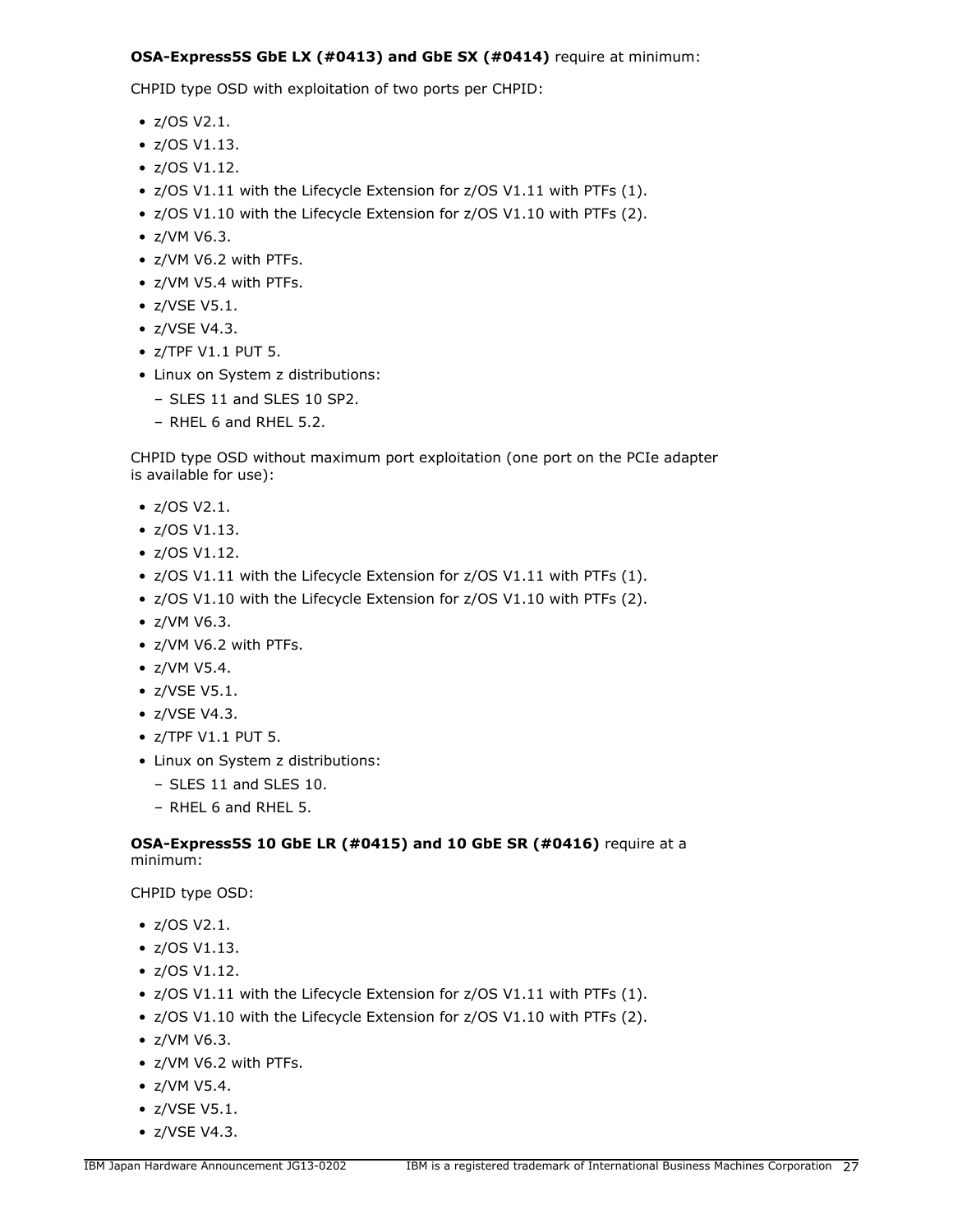- z/TPF V1.1 PUT 5.
- Linux on System z distributions:
	- SLES 11 and SLES 10.
	- RHEL 6 and RHEL 5.

CHPID type OSX for access control to the intraensemble data network (IEDN) from zBC12 to Unified Resource Manager functions:

- z/OS V2.1.
- z/OS V1.13.
- z/OS V1.12.
- z/OS V1.11 with the Lifecycle Extension for z/OS V1.11 with PTFs (1).
- z/OS V1.10 with the Lifecycle Extension for z/OS V1.10 with PTFs (2).
- z/VM V6.3 to define, modify, and delete OSX CHPID types when z/VM is the controlling LPAR for dynamic I/O.
- z/VM 6.2 with PTFs.
- z/VM V5.4 with PTFs to define, modify, and delete OSX CHPID types when z/VM is the controlling LPAR for dynamic I/O.
- z/VSE V5.1.
- z/TPF V1.1 PUT 8.
- Linux on System z distributions:
	- SLES 11 SP1 (maintenance update) and SLES 10 SP4.
	- RHEL 6 and RHEL 5.6.

**OSA-Express5S 1000BASE-T Ethernet (#0417)** requires at minimum:

CHPID type OSC supporting TN3270E and non-SNA DFT with exploitation of two ports per CHPID:

- z/OS V2.1.
- z/OS V1.13.
- z/OS V1.12.
- z/OS V1.11 with the Lifecycle Extension for z/OS V1.11 with PTFs (1).
- z/OS V1.10 with the Lifecycle Extension for z/OS V1.10 with PTFs (2).
- z/VM V5.4.
- z/VSE V5.1.
- z/VSE V4.3.

CHPID type OSD with exploitation of two ports per CHPID requires at minimum:

- z/OS V2.1.
- z/OS V1.13.
- z/OS V1.12.
- z/OS V1.11 with the Lifecycle Extension for z/OS V1.11 with PTFs (1).
- z/OS V1.10 with the Lifecycle Extension for z/OS V1.10 with PTFs (2).
- z/VM V6.3.
- z/VM V6.2 with PTFs.
- z/VM V5.4 with PTFs.
- z/VSE V5.1.
- z/VSE V4.3.
- z/TPF V1.1 PUT 5.
- Linux on System z distributions:
	- SLES 11 and SLES 10 SP2.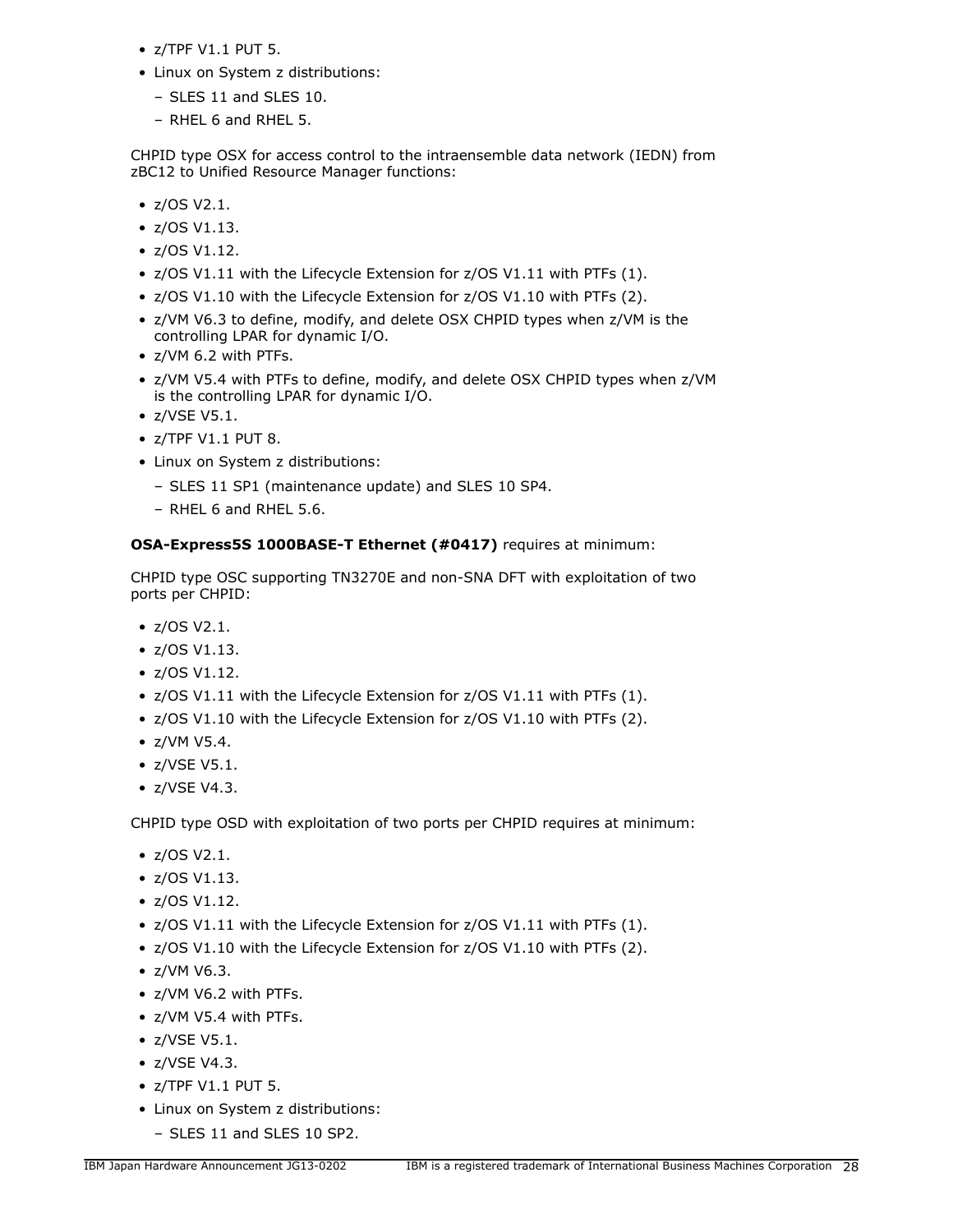– RHEL 6 and RHEL 5.2.

CHPID type OSD without maximum port exploitation (one port on the PCIe adapter is available for use) requires at minimum:

- z/OS V2.1.
- z/OS V1.13.
- z/OS V1.12.
- z/OS V1.11 with the Lifecycle Extension for z/OS V1.11 with PTFs (1).
- z/OS V1.10 with the Lifecycle Extension for z/OS V1.10 with PTFs (2).
- z/VM V6.3.
- z/VM V6.2 with PTFs.
- z/VM V5.4.
- z/VSE V5.1.
- z/VSE V4.3.
- z/TPF V1.1 PUT 5.
- Linux on System z distributions:
	- SLES 11 and SLES 10.
	- RHEL 6 and RHEL 5.

CHPID type OSE supporting 4 or 2 ports per feature requires at minimum:

- z/OS V2.1.
- z/OS V1.13.
- z/OS V1.12.
- z/OS V1.11 with the Lifecycle Extension for z/OS V1.11 with PTFs (1).
- z/OS V1.10 with the Lifecycle Extension for z/OS V1.10 with PTFs (2).
- z/VM V5.4.
- z/VSE V5.1.
- z/VSE V4.3.

CHPID type OSM for intranode management network (INMN) requires at minimum:

- z/OS V2.1.
- z/OS V1.13.
- z/OS V1.12.
- z/OS V1.11 with the Lifecycle Extension for z/OS V1.11 with PTFs (1).
- z/OS V1.10 with the Lifecycle Extension for z/OS V1.10 with PTFs (2).
- z/VM V6.3 with PTFs to define, modify, and delete CHPID type OSM when z/VM is the controlling LPAR for dynamic I/O.
- z/VM 6.2.
- z/VM V5.4 with PTFs to define, modify, and delete CHPID type OSM when z/VM is the controlling LPAR for dynamic I/O.
- Linux on System z distributions:
	- SLES 11 SP2 and SLES 10 SP4 (maintenance update).
	- RHEL 6 and RHEL 5.2.

CHPID type OSN for OSA-Express for NCP (does not use ports; all communication is LPAR-to-LPAR) requires at minimum:

- z/OS V2.1.
- z/OS V1.13.
- z/OS V1.12.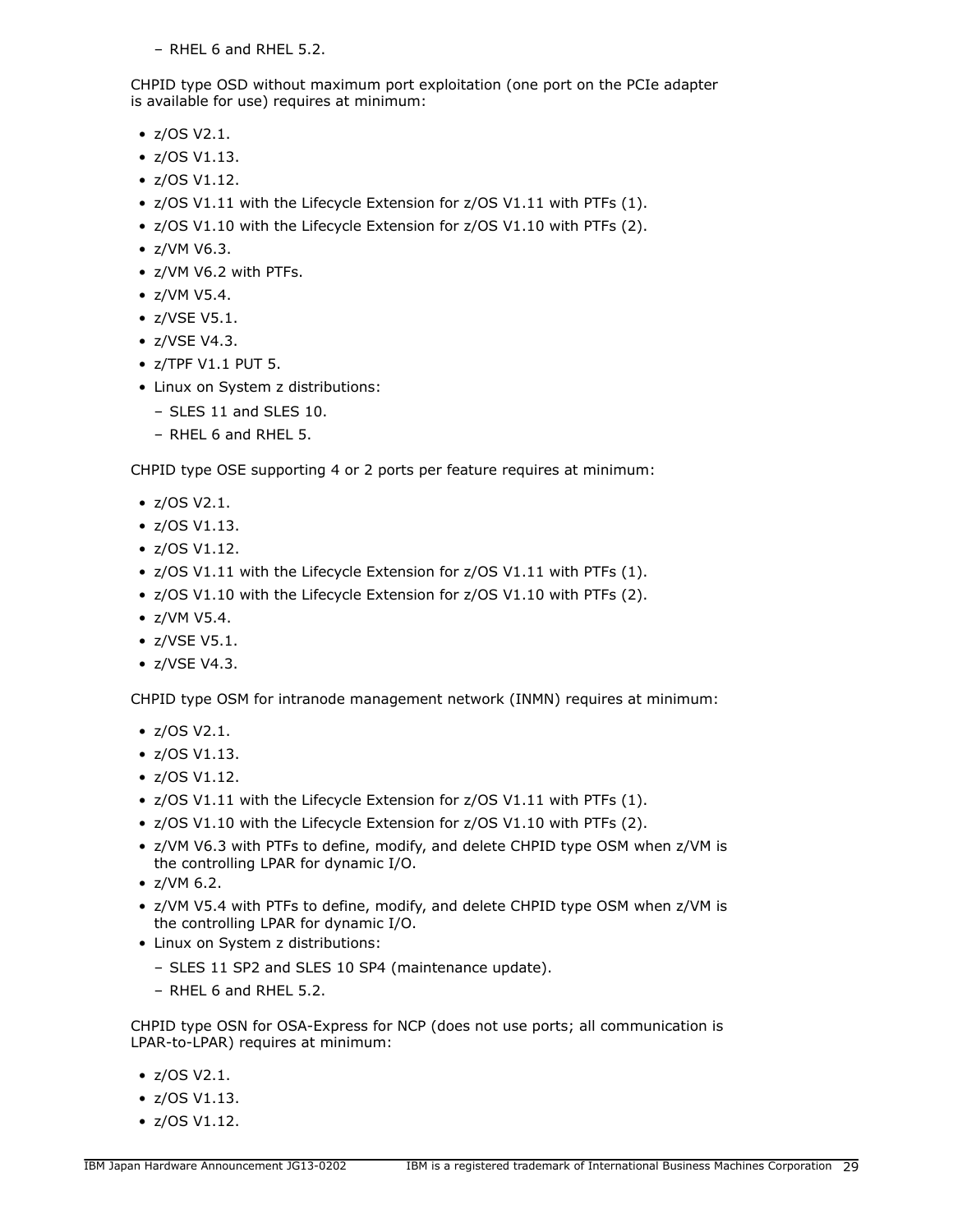- z/OS V1.11 with the Lifecycle Extension for z/OS V1.11 with PTFs (1).
- z/OS V1.10 with the Lifecycle Extension for z/OS V1.10 with PTFs (2).
- z/VM V5.4.
- z/VSE V5.1.
- z/VSE V4.3.
- z/TPF V1.1.
- Linux on System z distributions:
	- SLES 11 and SLES 10.
	- RHEL 6 and RHEL 5.

# **Exploitation of CFCC Level 19** requires at a minimum:

- z/OS V2.1 with PTFs.
- z/OS V1.13 with PTFs.
- z/OS V1.12 with PTFs.
- z/VM V6.3 for guest exploitation.
- z/VM V6.2 with PTFs for guest exploitation.
- z/VM V5.4 with PTFs for guest exploitation.

# **CFCC Level 19 Coupling Thin Interrupts** requires at a minimum:

- z/OS V2.1 with PTFs.
- z/OS V1.13 with PTFs.
- z/OS V1.12 with PTFs.

# **Runtime Instrumentation** requires at a minimum:

- Linux on System z distributions:
	- SLES 11 SP3.
	- RHEL 6.4.

# **Transactional Execution** requires at a minimum:

- Linux on System z distributions:
	- SLES 11 SP3.
	- RHEL 6.4.

**Java exploitation of Transactional Execution** requires at a minimum:

- IBM 31-bit and 64-bit SDK7 for z/OS Java Technology Edition, Version 7 SR3 (5655-W43 and 5655-W44).
- IBM Java 7 SR3 with Linux on System z distributions:
	- SLES 11 SP3.
	- RHEL 6.4.

# **z/OS XL C/C++ exploitation of zBC12 or zEC12 machine instructions using ARCH (10) or TUNE (10) parameters** requires at a minimum:

- z/OS V2.1 with the XL C/C++ feature.
- z/OS V1.13 with the XL C/C++ feature and PTFs.

# **Exploitation of zBC12 or zEC12 machine instructions using High Level Assembler** requires at a minimum:

- z/OS V2.1 with PTFs.
- z/OS V1.13 with PTFs.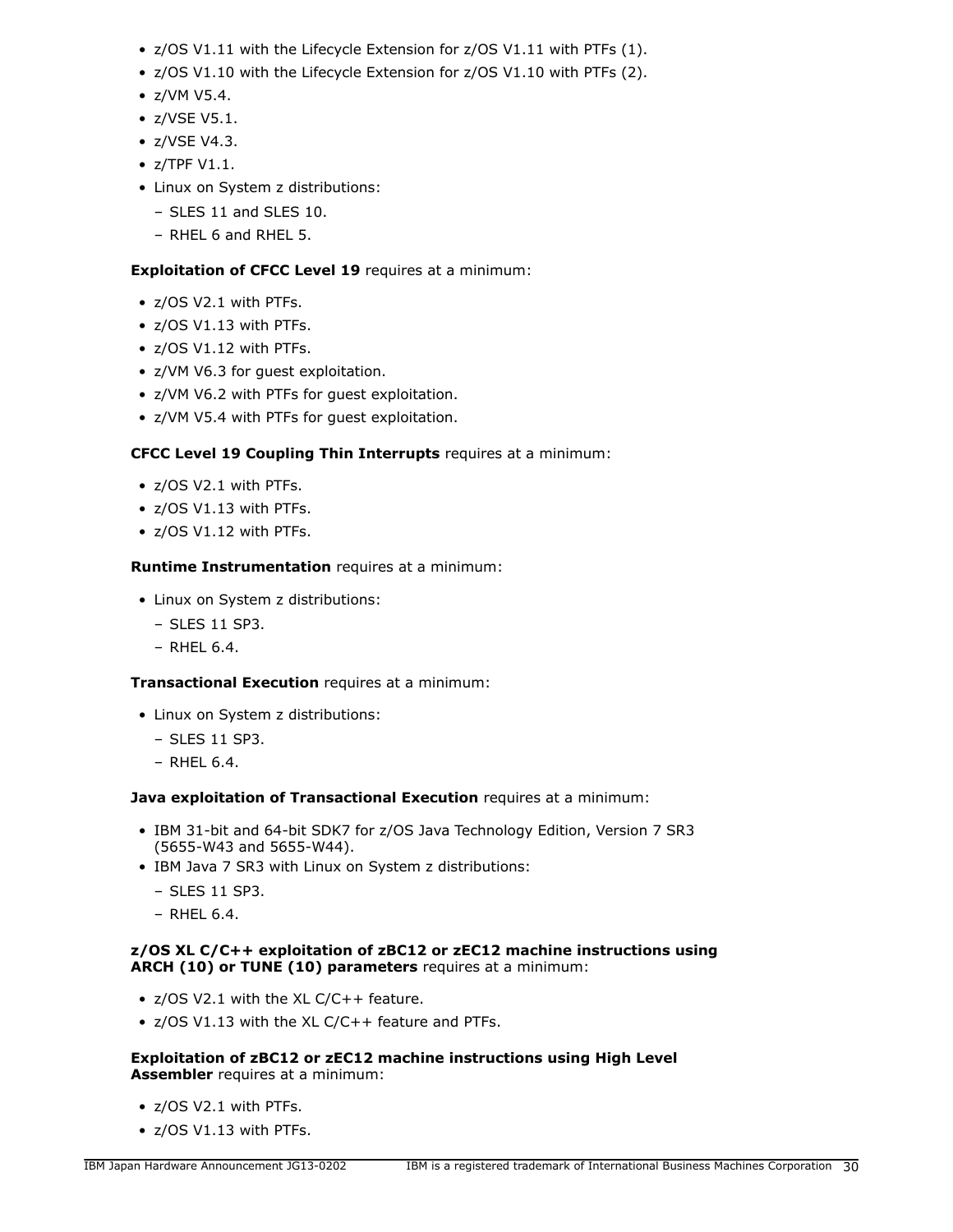- z/OS V1.12 with PTFs. z/OS V1.11 with the Lifecycle Extension for z/OS V1.11 with PTFs (1).
- z/OS V1.10 with the Lifecycle Extension for z/OS V1.10 with PTFs (2).
- z/VM V5.4 with PTFs.

# **CPU Measurement Facility** requires at a minimum:

- z/OS V2.1.
- z/OS V1.13 with PTFs.
- z/OS V1.12 with PTFs
- z/OS V1.11 with the Lifecycle Extension for z/OS V1.11 with PTFs (1).
- z/OS V1.10 with the Lifecycle Extension for z/OS V1.10 with PTFs (2).
- z/VM V6.3.
- z/VM V6.2 with PTFs.
- Linux on System z distributions:
	- SLES 11 SP3.
	- RHEL 6.4.

# **Planning information**

#### *Cable orders*

# *Cabling responsibilities*

Fiber optic cables, cable planning, labeling, and placement are all customer responsibilities for new installations and upgrades. Fiber optic cables cannot be ordered as features. Installation Planning Representatives (IPRs) and System Service Representatives (SSRs) will not perform the fiber optic cabling tasks without a services contract.

The following tasks are required to be performed by the customer prior to machine installation:

- All fiber optic cable planning.
- All purchasing of correct fiber optic cables.
- All installation of any required Conversion Kits.
- All routing of fiber optic cables to correct floor cutouts for proper installation to server.
	- Use the Physical Channel Identifier (PCHID) report or the report from the Channel Path Identifier (CHPID) Mapping Tool to accurately route all cables.
- All labeling of fiber optic cables with PCHID numbers for proper installation to server.
	- Use the PCHID report or the report from the CHPID Mapping Tool to accurately label all cables.

Additional service charges may be incurred during the server installation if the above cabling tasks are not accomplished as required.

For further details, refer to the *Installation Manual for Physical Planning* (IMPP), available on Resource Link .

Refer also to *Planning for Fiber Optic Links,* GA23-1406, available on Resource Link .

# *Installability*

The average installation time for a zEC12 is approximately 22 installer hours. This does not include planning hours. This assumes the Pre-Installation Configuration Service, a full System Assurance Product Review, and implementation of the cable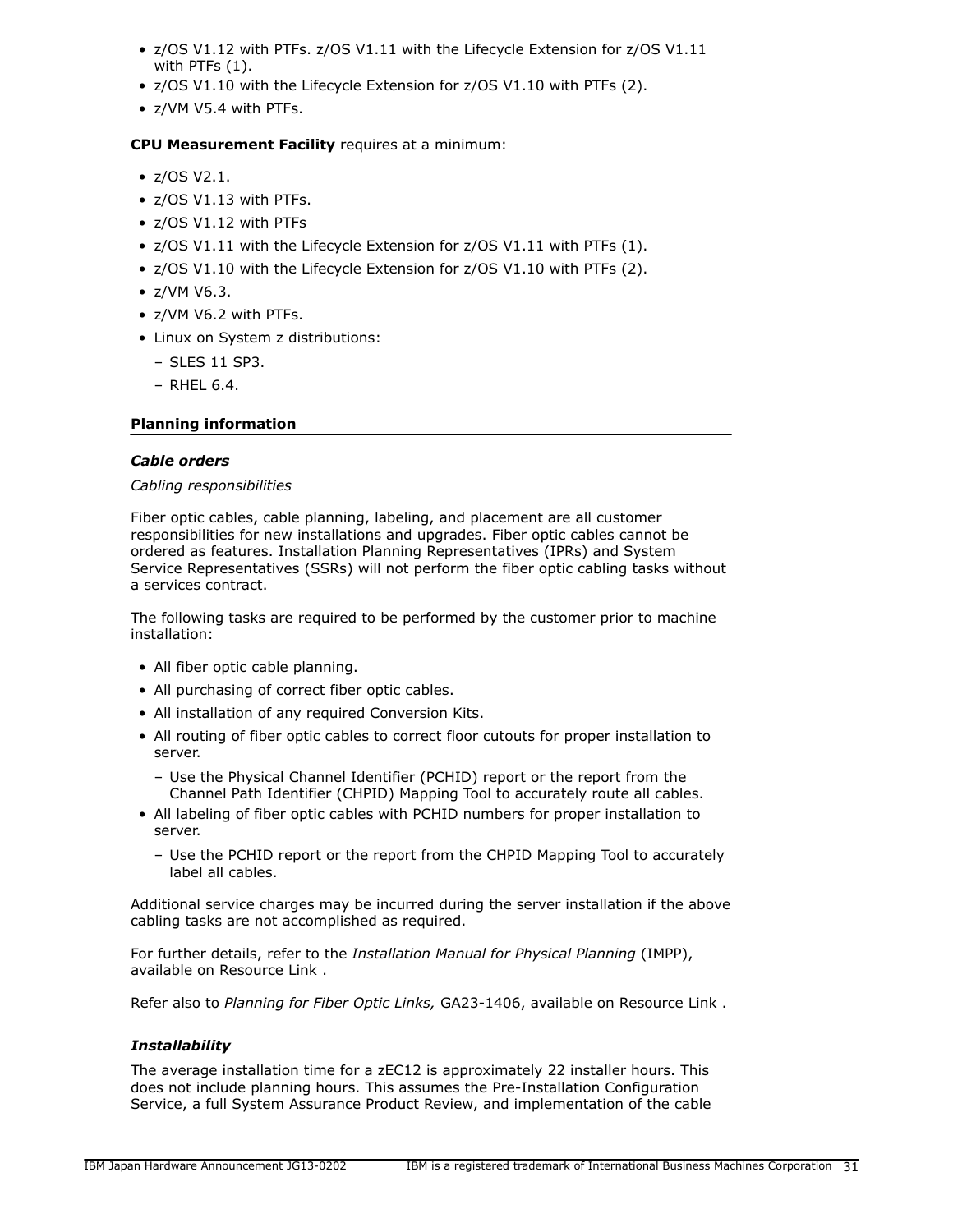services have been performed. See your IBM representative for details on these services.

#### **Security, auditability, and control**

The zEC12 uses the security and auditability features and functions of host hardware, host software, and application software.

The customer is responsible for evaluation, selection, and implementation of security features, administrative procedures, and appropriate controls in application systems and communications facilities.

# **IBM Electronic Services**

Electronic Service Agent $TM$  and the IBM Electronic Support web portal are dedicated to providing fast, exceptional support to IBM Systems customers. The IBM Electronic Service Agent tool is a no-additional-charge tool that proactively monitors and reports hardware events, such as system errors, performance issues, and inventory. The Electronic Service Agent tool can help you stay focused on your company's strategic business initiatives, save time, and spend less effort managing day-to-day IT maintenance issues. Servers enabled with this tool can be monitored remotely around the clock by IBM Support, all at no additional cost to you.

Now integrated into the base operating system of AIX 5.3, AIX 6.1, and AIX 7.1, Electronic Service Agent is designed to automatically and electronically report system failures and utilization issues to IBM , which can result in faster problem resolution and increased availability. System configuration and inventory information collected by the Electronic Service Agent tool also can be viewed on the secure Electronic Support web portal, and used to improve problem determination and resolution by you and the IBM support team. To access the tool main menu, simply type "smitty esa\_main", and select "Configure Electronic Service Agent ." In addition, ESA now includes a powerful web user interface, giving the administrator easy access to status, tool settings, problem information, and filters. For more information and documentation on how to configure and use Electronic Service Agent , refer to

#### <http://www.ibm.com/support/electronic>

The IBM Electronic Support portal is a single Internet entry point that replaces the multiple entry points traditionally used to access IBM Internet services and support. This portal enables you to gain easier access to IBM resources for assistance in resolving technical problems. The My Systems and Premium Search functions make it even easier for Electronic Service Agent tool-enabled customers to track system inventory and find pertinent fixes.

# **Benefits**

**Increased uptime:** The Electronic Service Agent tool is designed to enhance the Warranty or Maintenance Agreement by providing faster hardware error reporting and uploading system information to IBM Support. This can translate to less wasted time monitoring the "symptoms," diagnosing the error, and manually calling IBM Support to open a problem record. Its 24x7 monitoring and reporting mean no more dependence on human intervention or off-hours customer personnel when errors are encountered in the middle of the night.

**Security:** The Electronic Service Agent tool is designed to be secure in monitoring, reporting, and storing the data at IBM . The Electronic Service Agent tool securely transmits either via the Internet (HTTPS or VPN) or modem, and can be configured to communicate securely through gateways to provide customers a single point of exit from their site. Communication is one way. Activating Electronic Service Agent does not enable IBM to call into a customer's system. System inventory information is stored in a secure database, which is protected behind IBM firewalls. It is viewable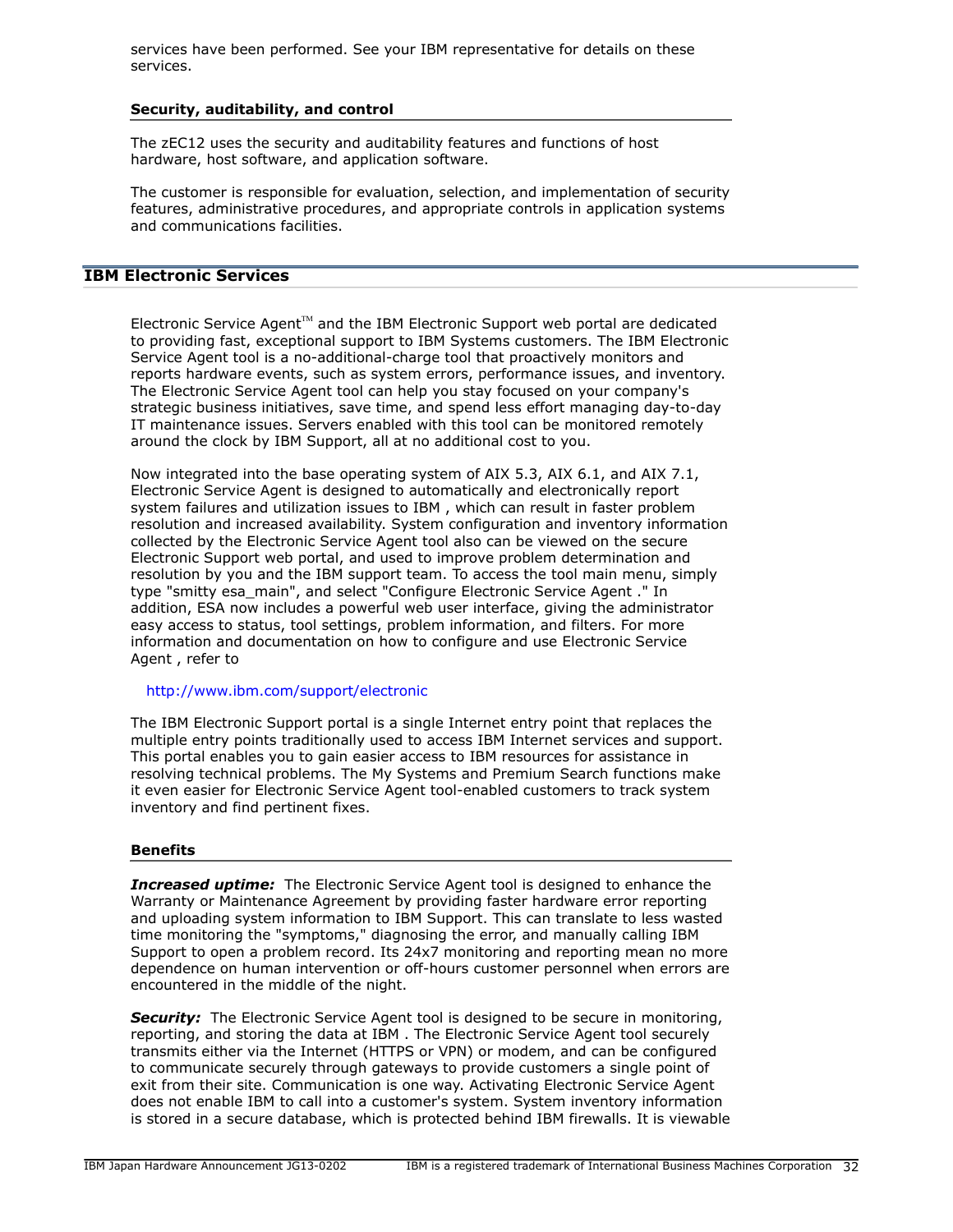only by the customer and IBM . The customer's business applications or business data is never transmitted to IBM .

*More accurate reporting:* Since system information and error logs are automatically uploaded to the IBM Support center in conjunction with the service request, customers are not required to find and send system information, decreasing the risk of misreported or misdiagnosed errors. Once inside IBM , problem error data is run through a data knowledge management system and knowledge articles are appended to the problem record.

*Customized support:* Using the IBM ID entered during activation, customers can view system and support information in the "My Systems" and "Premium Search" sections of the Electronic Support website at

<http://www.ibm.com/support/electronic>

My Systems provides valuable reports of installed hardware and software using information collected from the systems by Electronic Service Agent . Reports are available for any system associated with the customer's IBM ID. Premium Search combines the function of search and the value of Electronic Service Agent information, providing advanced search of the technical support knowledgebase. Using Premium Search and the Electronic Service Agent information that has been collected from their system, customers are able to see search results that apply specifically to their systems.

For more information on how to utilize the power of IBM Electronic Services, contact your IBM Systems Services Representative, or visit

<http://www.ibm.com/support/electronic>

#### <span id="page-32-0"></span>**Terms and conditions**

*MES discount applicable*

No

*Field installable feature*

Yes

#### *Warranty period*

One year

An IBM part or feature installed during the initial installation of an IBM machine is subject to a full warranty effective on the date of installation of the machine. An IBM part or feature that replaces a previously installed part or feature assumes the remainder of the warranty period for the replaced part or feature. An IBM part or feature added to a machine without replacing a previously installed part or feature is subject to a full warranty effective on its date of installation. Unless specified otherwise, the warranty period, type of warranty service, and service level of a part or feature are the same as those for the machine in which it is installed.

#### *Customer setup*

No

#### *Machine code*

Same license terms and conditions as base machine

#### *Optional features warranty period*

• Optional features - One year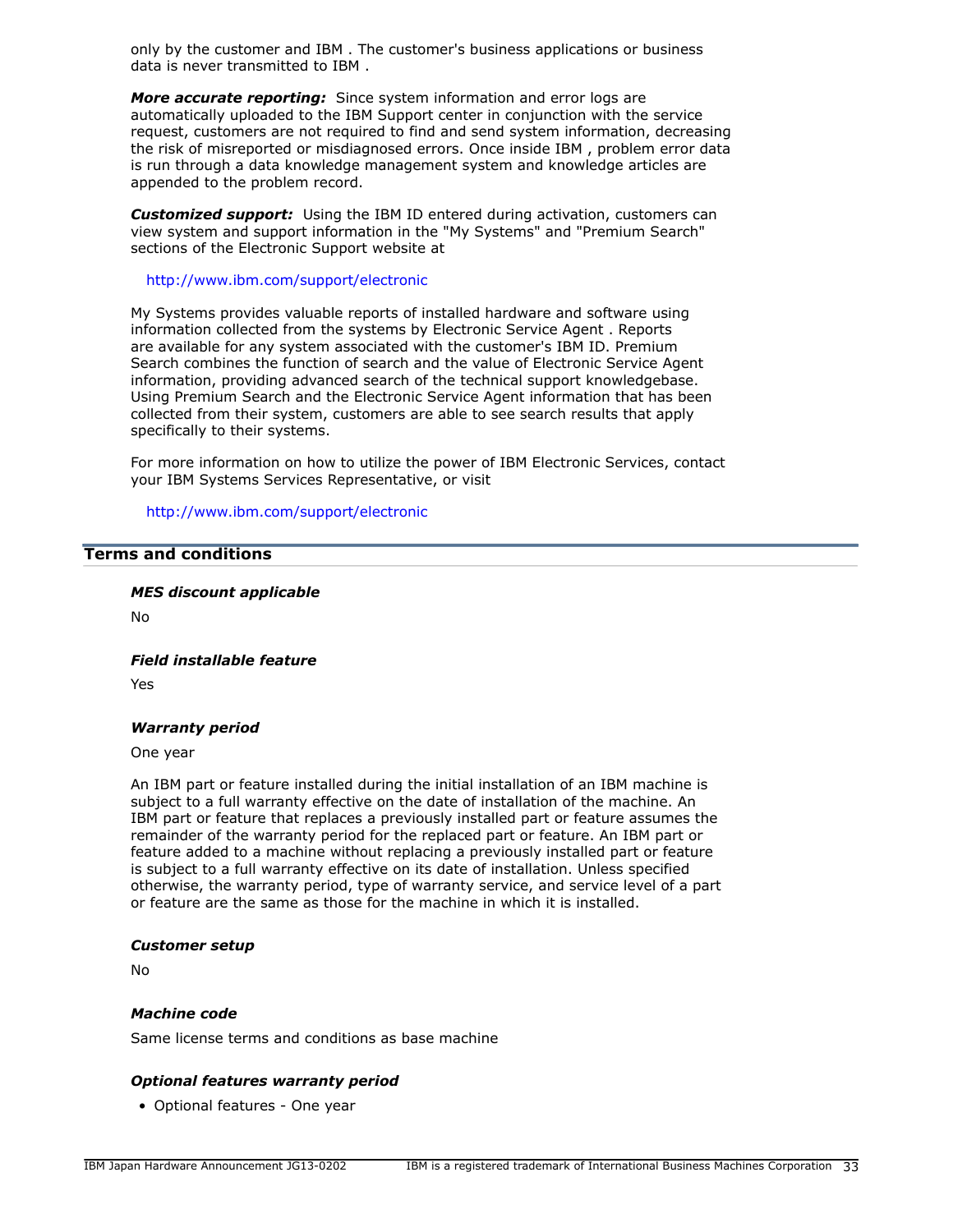<span id="page-33-0"></span>For all local charges, contact your IBM representative.

# <span id="page-33-1"></span>**AP distribution**

```
Country/Region Announce
AP IOT
 ASEAN* Yes
 India/South Asia** Yes
 Australia Yes
 People's Republic of China Yes
 Hong Kong S.A.R of the PRC Yes
 Macao S.A.R of the PRC Yes
 Taiwan Yes
 Korea Yes
 New Zealand Yes
Japan IOT
 Japan Yes
 * Brunei Darussalam, Indonesia, Cambodia, Lao People's Democratic
    Republic, Malaysia, Philippines, Singapore, Thailand, and Vietnam
 ** Bangladesh, Bhutan, India, Sri Lanka, Maldives, Nepal, and
    Afghanistan
```
#### *Trademarks*

zEnterprise, Processor Resource/Systems Manager, PR/SM, PowerVM, IBM SmartCloud, IMS, Smarter Planet, z10 and Electronic Service Agent are trademarks of IBM Corporation in the United States, other countries, or both.

IBM, System z, BladeCenter, z/OS, Express, FICON, z/VM, System x, GDPS, System Storage, DS8000, Resource Link, z/VSE, CICS, WebSphere, AIX, POWER7, DataPower, Sysplex Timer, Parallel Sysplex, System z9, Redbooks, ESCON and z9 are registered trademarks of IBM Corporation in the United States, other countries, or both.

Linux is a registered trademark of Linus Torvalds in the United States, other countries, or both.

Microsoft and Windows are trademarks of Microsoft Corporation in the United States, other countries, or both.

Other company, product, and service names may be trademarks or service marks of others.

#### *Terms of use*

IBM products and services which are announced and available in your country can be ordered under the applicable standard agreements, terms, conditions, and prices in effect at the time. IBM reserves the right to modify or withdraw this announcement at any time without notice. This announcement is provided for your information only. Additional terms of use are located at:

<http://www.ibm.com/legal/jp/ja/>

For the most current information regarding IBM products, consult your IBM representative or reseller, or visit the IBM worldwide contacts page

<http://www.ibm.com/planetwide/jp/>

# <span id="page-33-2"></span>**Corrections**